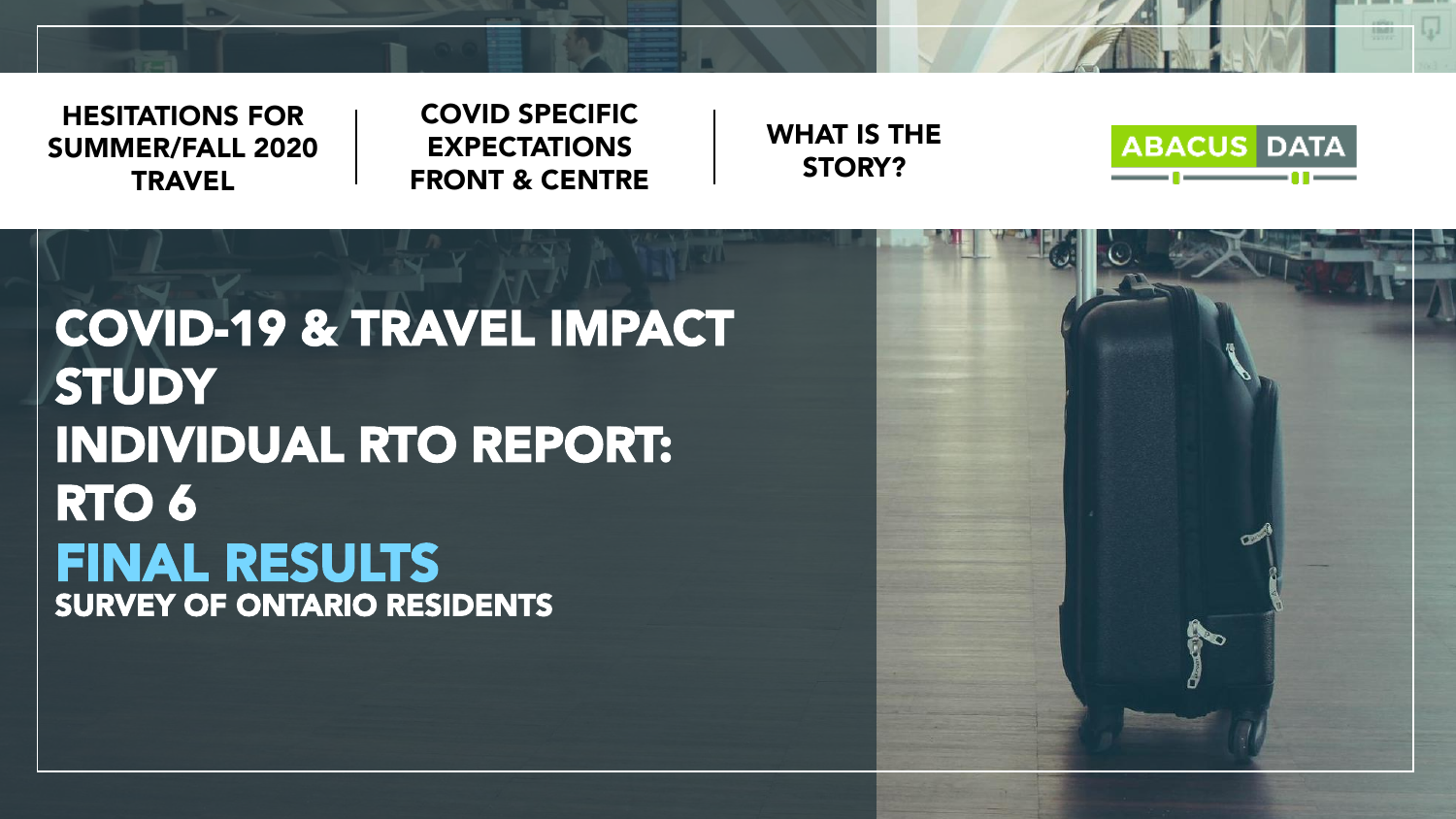#### **METHODOLOGY**

The survey was conducted with 3,000 Canadian residents from June 2 to 18, 2020. This include 2000 Ontario residents, 400 Winnipeg residents, and 600 Montreal area residents. A random sample of panelists were invited to complete the survey from a set of partner panels based on the Lucid exchange platform. These partners are typically double opt-in survey panels, blended to manage out potential skews in the data from a single source.

#### In this report:

The margin of error for the visitors sample for a comparable probability-based random sample of the same size is +/- 5.1%, 19 times out of 20.

The margin of error for the residents sample for a comparable probability-based random sample of the same size is +/- 5.7%, 19 times out of 20.  $\,$ 

The data were weighted according to census data to ensure that the sample matched Canada's population according to age, gender, and region. Totals may not add up to 100 due to rounding.

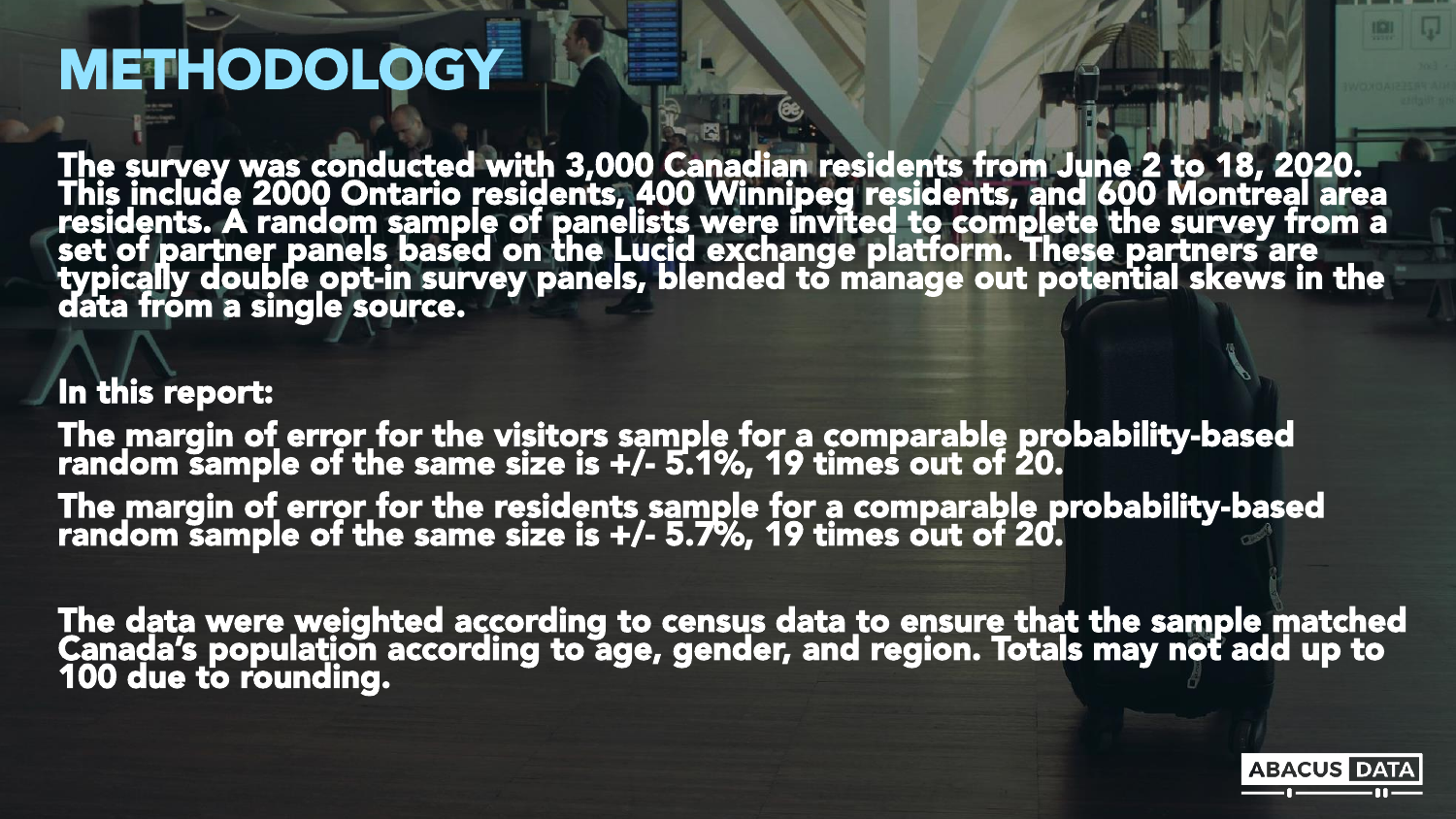### PROFILES

|                                           | <b>SAMPLE SIZE</b> | <b>THOSE WHO</b>                                                                                                                                                                                            |
|-------------------------------------------|--------------------|-------------------------------------------------------------------------------------------------------------------------------------------------------------------------------------------------------------|
| <b>VISITORS TO YOUR</b><br><b>REGION</b>  | $n = 367$          | Visited a small urban centre for 25%+ of their trips<br>last year in Summer/Fall 2019<br><b>AND</b><br>Love to visit amusement parks/zoos/aquariums, food<br>& drink OR outdoor activities when they travel |
| <b>RESIDENTS OF YOUR</b><br><b>REGION</b> | $n = 290$          | <b>Region 6 FSAs</b>                                                                                                                                                                                        |

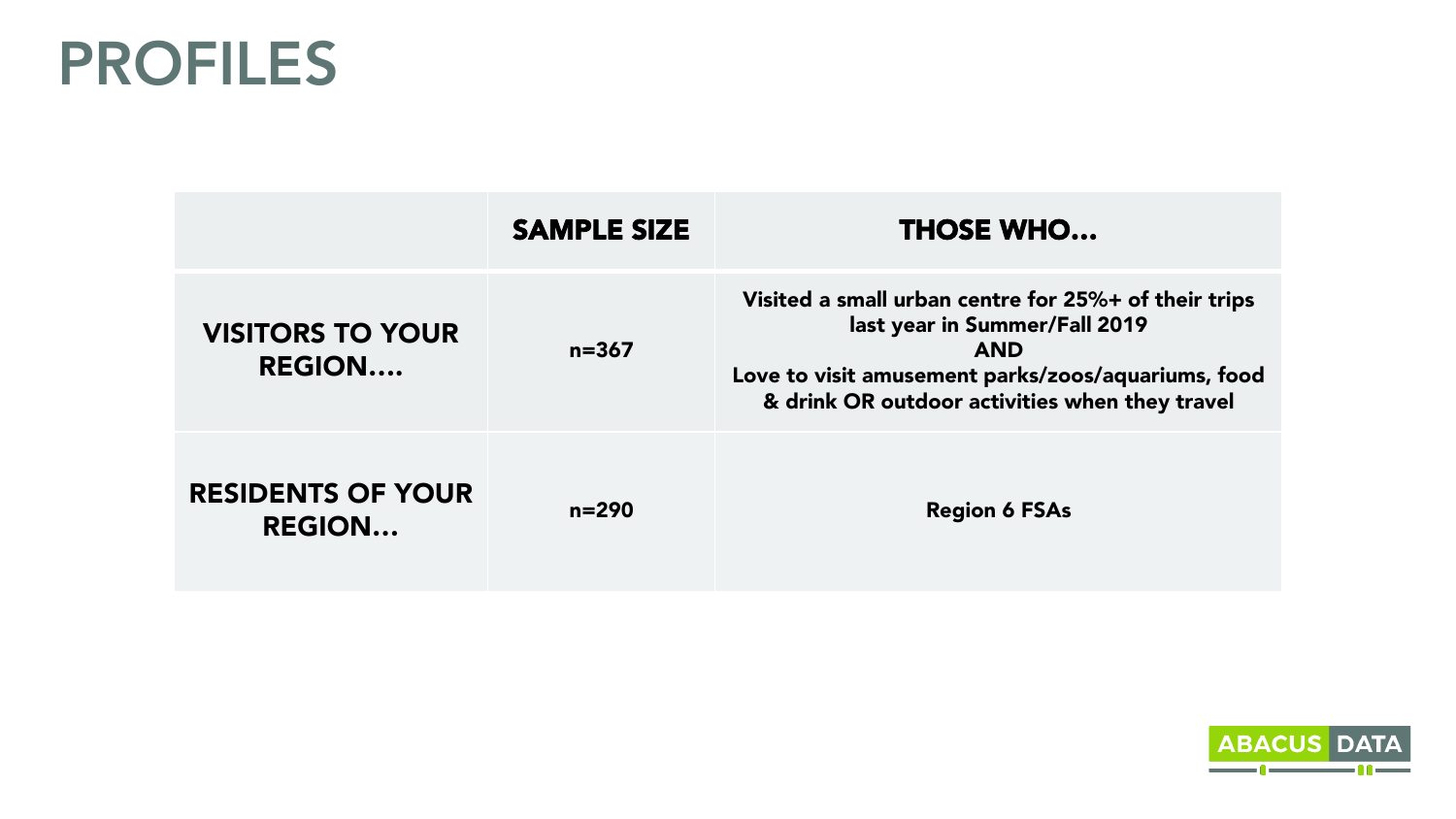# KEY FINDINGS FOR RTO: 6

- 1. Like all Ontario residents, those likely to travel to your region are still worried about coronavirus and are hesitant to get back into travelling right away.
- 2. Travellers will be most comfortable with the outdoor activities your region has to offer.
- 3. COVID-19 procedures and protocol will be key, especially for activities that are indoor, and will require physical distancing guidelines.
- 4. 56% of residents in your region would consider a trip in the region sometime this summer. 45% would consider a trip to a destination in another region. And few are interested in travelling any further.
- 5. 47% are open to visitors from other communities nearby, and just over a third would welcome visitors from other parts of the province.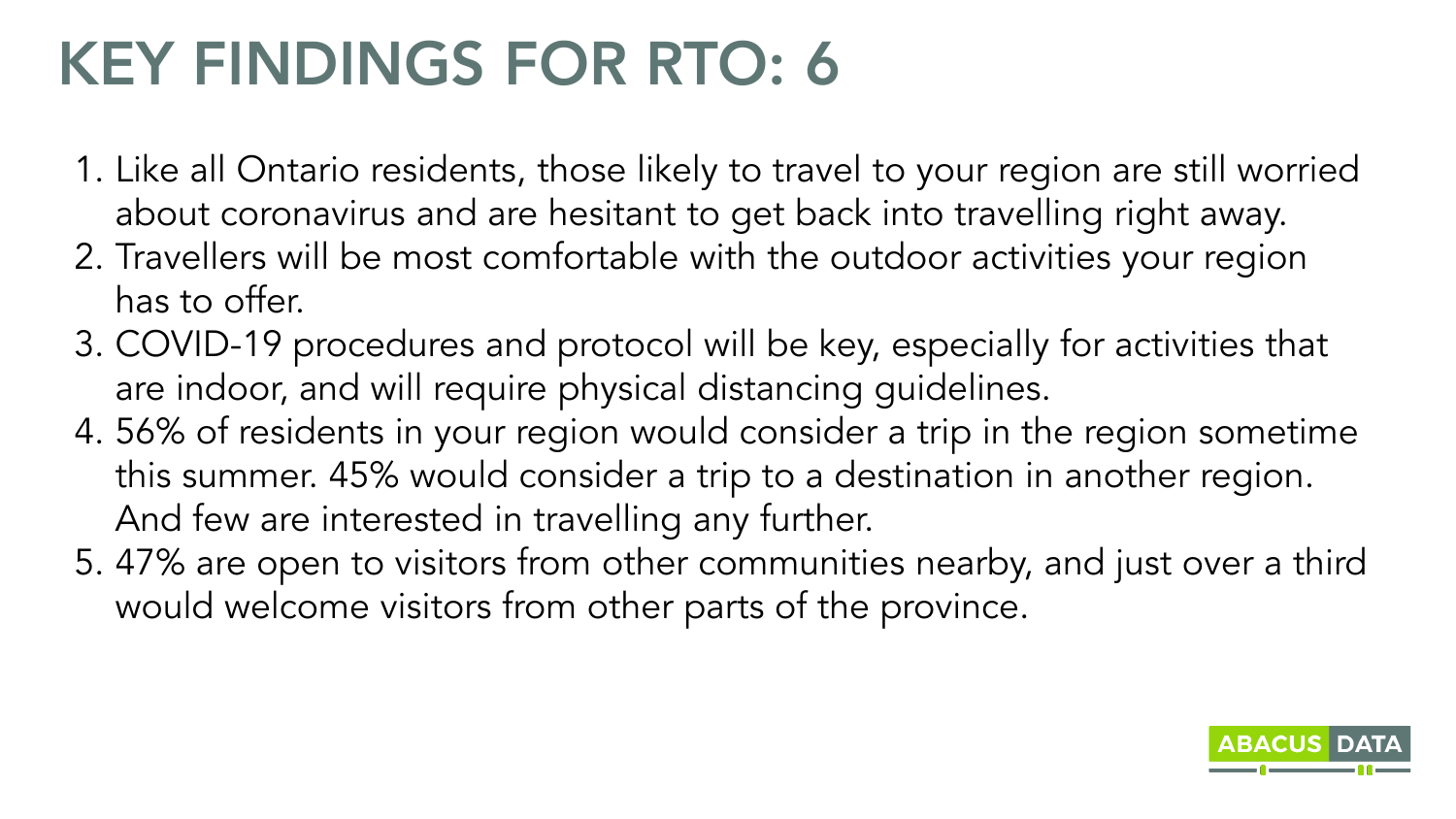# PART 1: VISITORS TO YOUR REGION

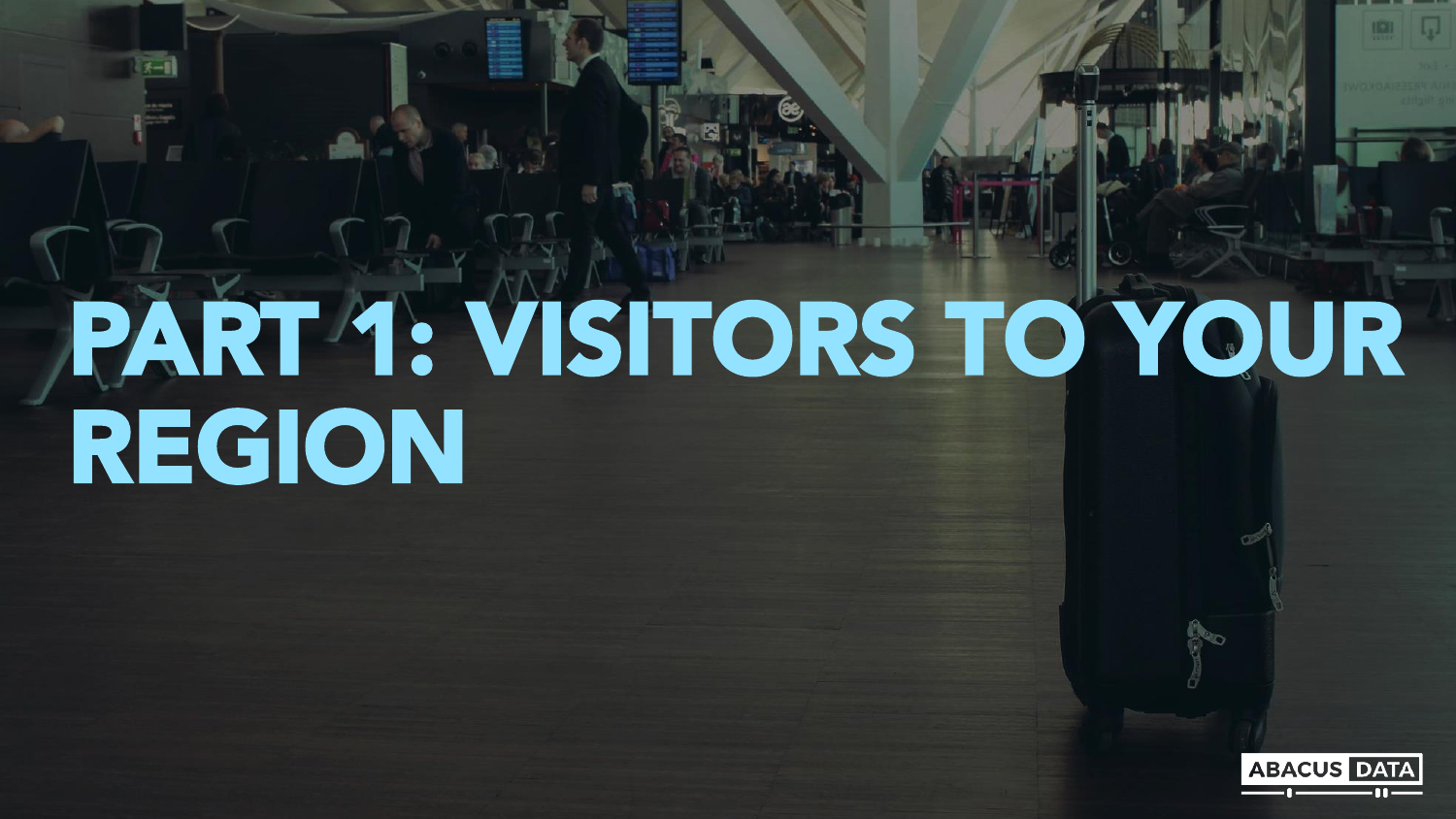# WORRY ABOUT THE PANDEMIC



■ Really worried ■ Somewhat worried ■ A little worried ■ Not at all worried

52% say coronavirus is making them really/somewhat worried.

Among all Ontarian travellers 52% say coronavirus is making them worried.

Overall, how worried, if at all, is the situation with the coronavirus or COVID-19 making you right now?/To what extent, if at all, are you worried about the following when it comes to the COVID-19 pandemic

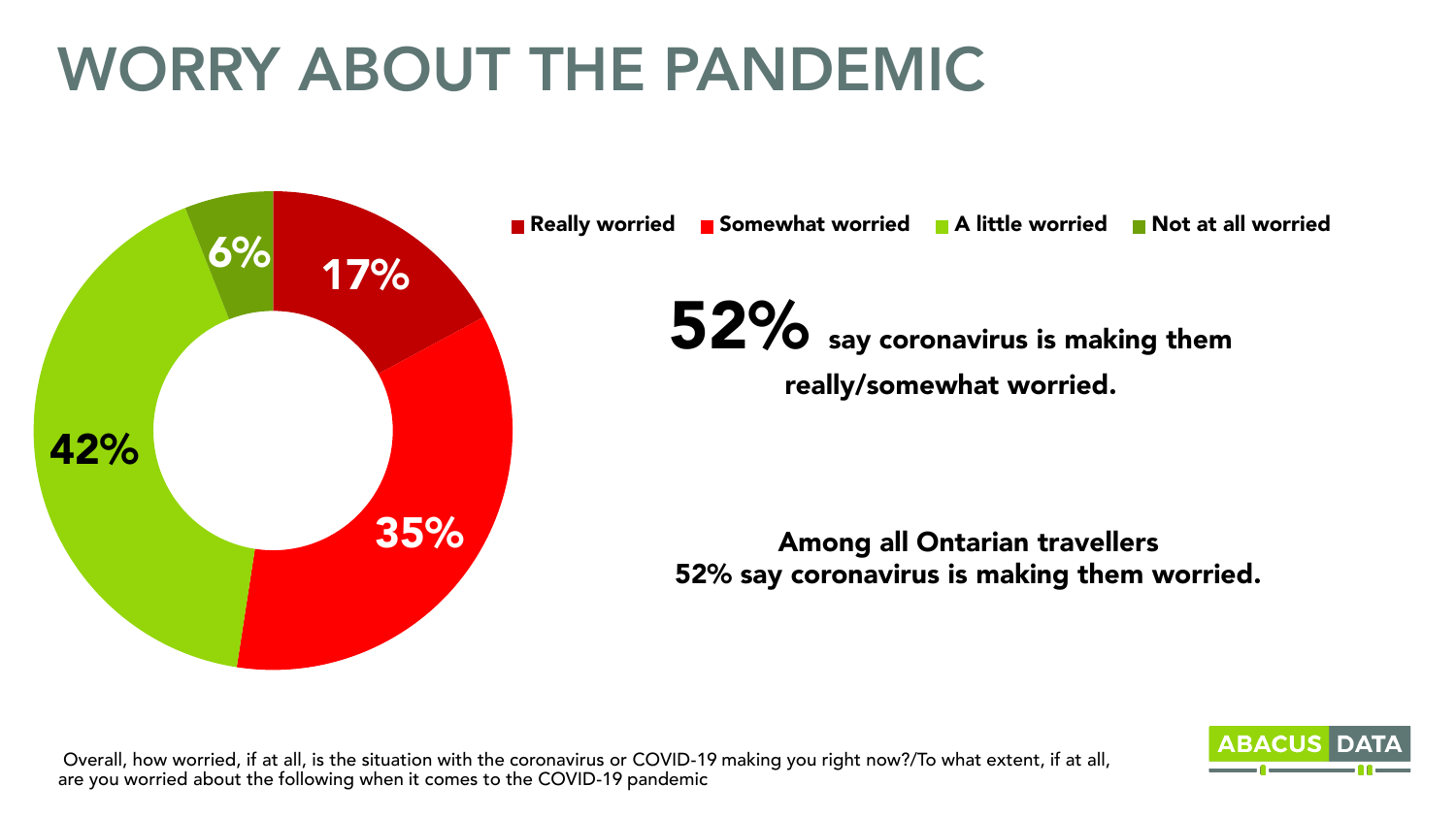### IMPACT ON TRAVEL PLANS



Due to the coronavirus outbreak have you had to do any of the following…/Of the trips that you cancelled/postponed, which month(s) were they scheduled to take place? Please select all that apply

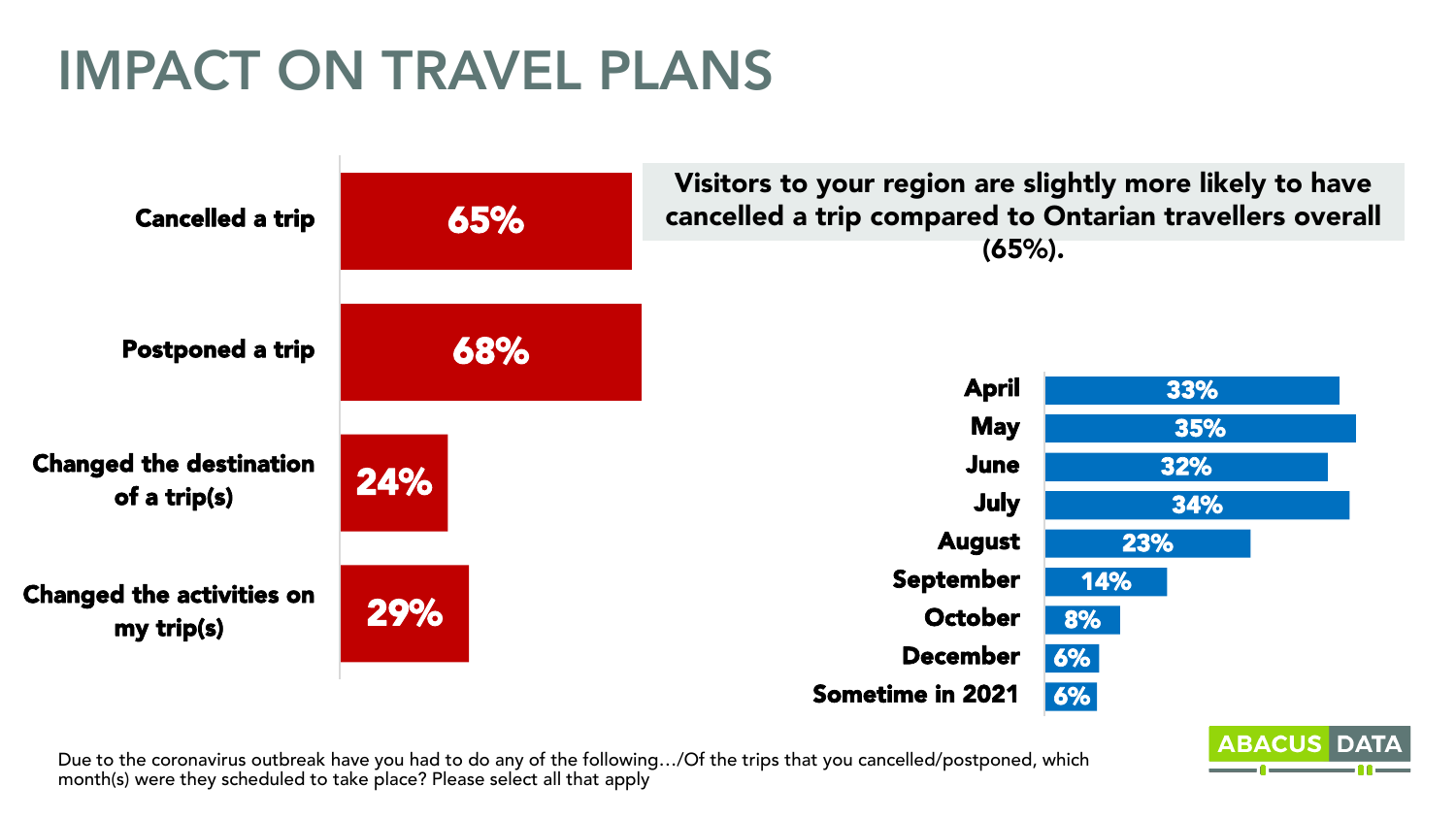#### POST-COVID TRAVEL COMFORT

 $\blacksquare$  I'll test the waters  $\blacksquare$   $\blacksquare$ first

I'll get back in but carefully

**I'll jump right back in** 



#### Like Ontarian travellers overall, few will jump right back in.

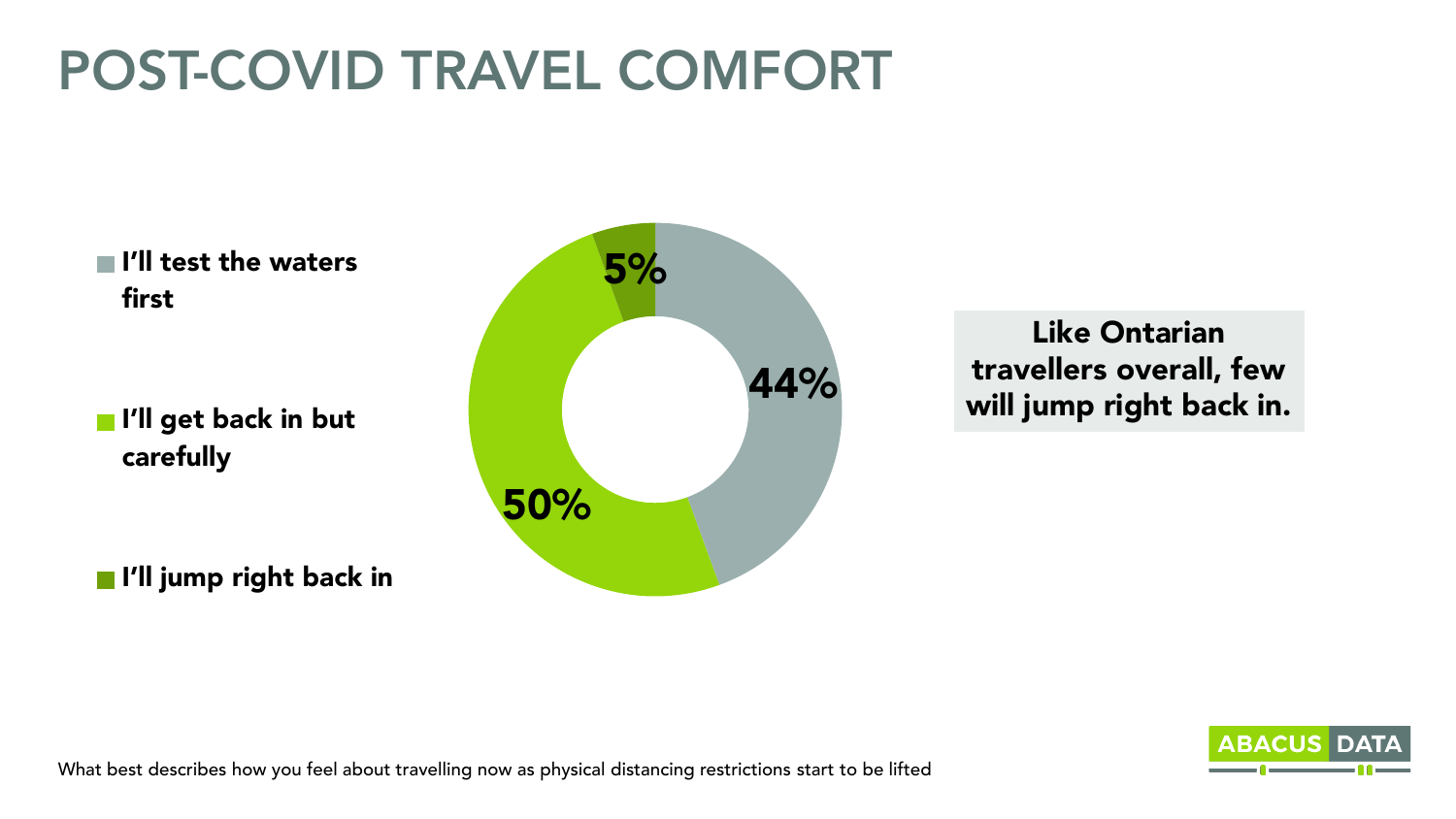### TIME HORIZON FOR DIFFERENT DESTINATIONS

| Out of town but within your region<br>of the province (40-100km away<br>from where you live) | 36%        |     | 30%                          | 14%        | 9%2%%        |
|----------------------------------------------------------------------------------------------|------------|-----|------------------------------|------------|--------------|
| To another region within your<br>province (100+km away from where<br>you live)               | 28%        |     | 27%                          | <b>19%</b> | 14%3%10%     |
| To another province                                                                          | 16%        | 22% | 24%                          | 21%        | 7%11%        |
| <b>To the United States</b>                                                                  | 8%10%      | 16% | 29%                          | 16%        | 21%          |
| <b>Internationally</b>                                                                       | 7% 9% 14%  |     | 33%                          | 18%        | 19%          |
| <b>ASAP</b><br>6 months<br>3 months                                                          | 12 months+ |     | Not until there is a vaccine |            | Not sure yet |

65% of travellers to your region say they will travel out of town but within their region this summer.

55% of travellers to your region say they will travel out of their region this summer.



Once travel restrictions are lifted, how long will it be before you feel comfortable travelling \*not interested removed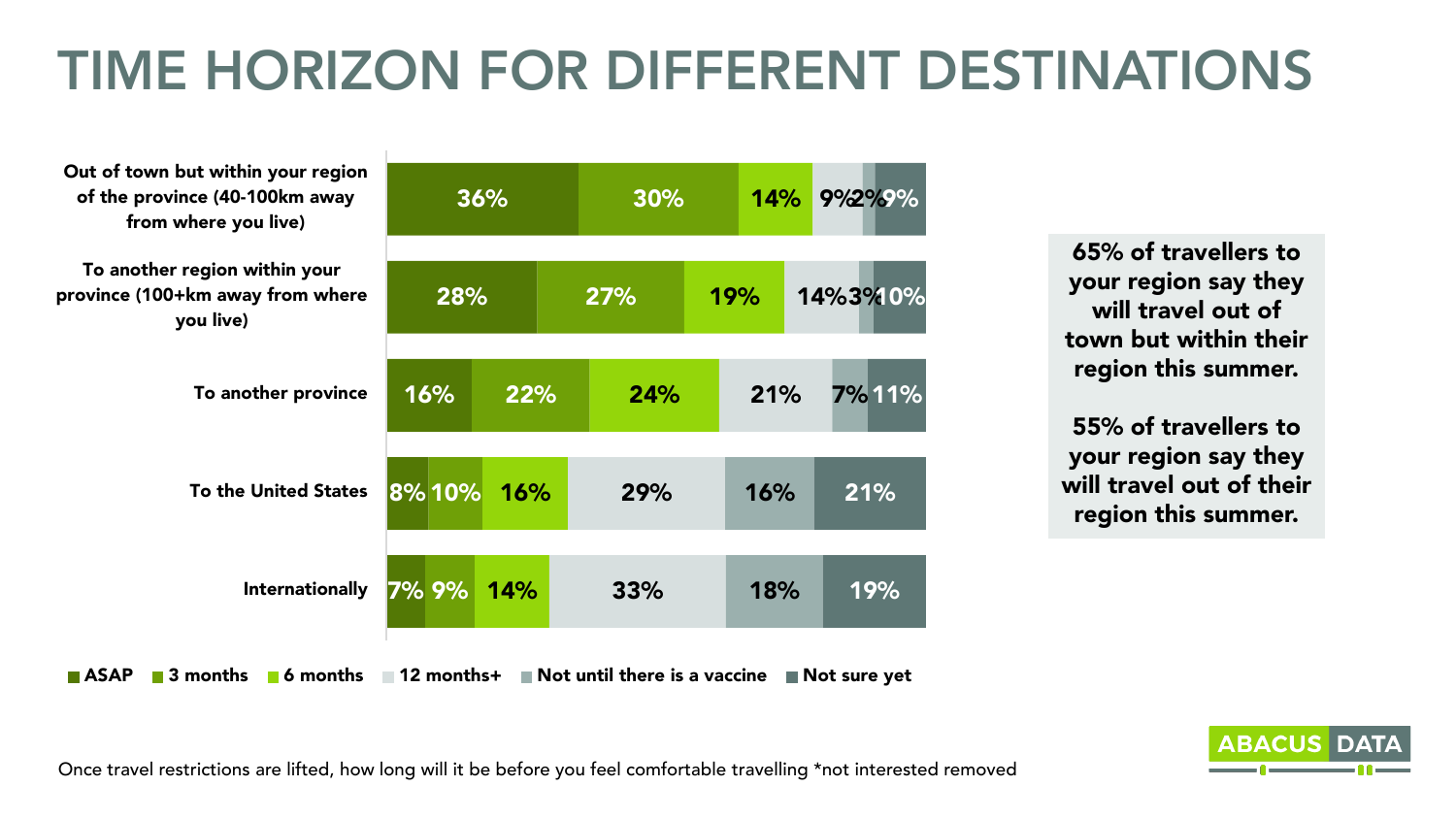#### WHERE TO STAY



**ABACUS DAT** 

During Summer/Fall 2020, how comfortable would you be taking a trip to…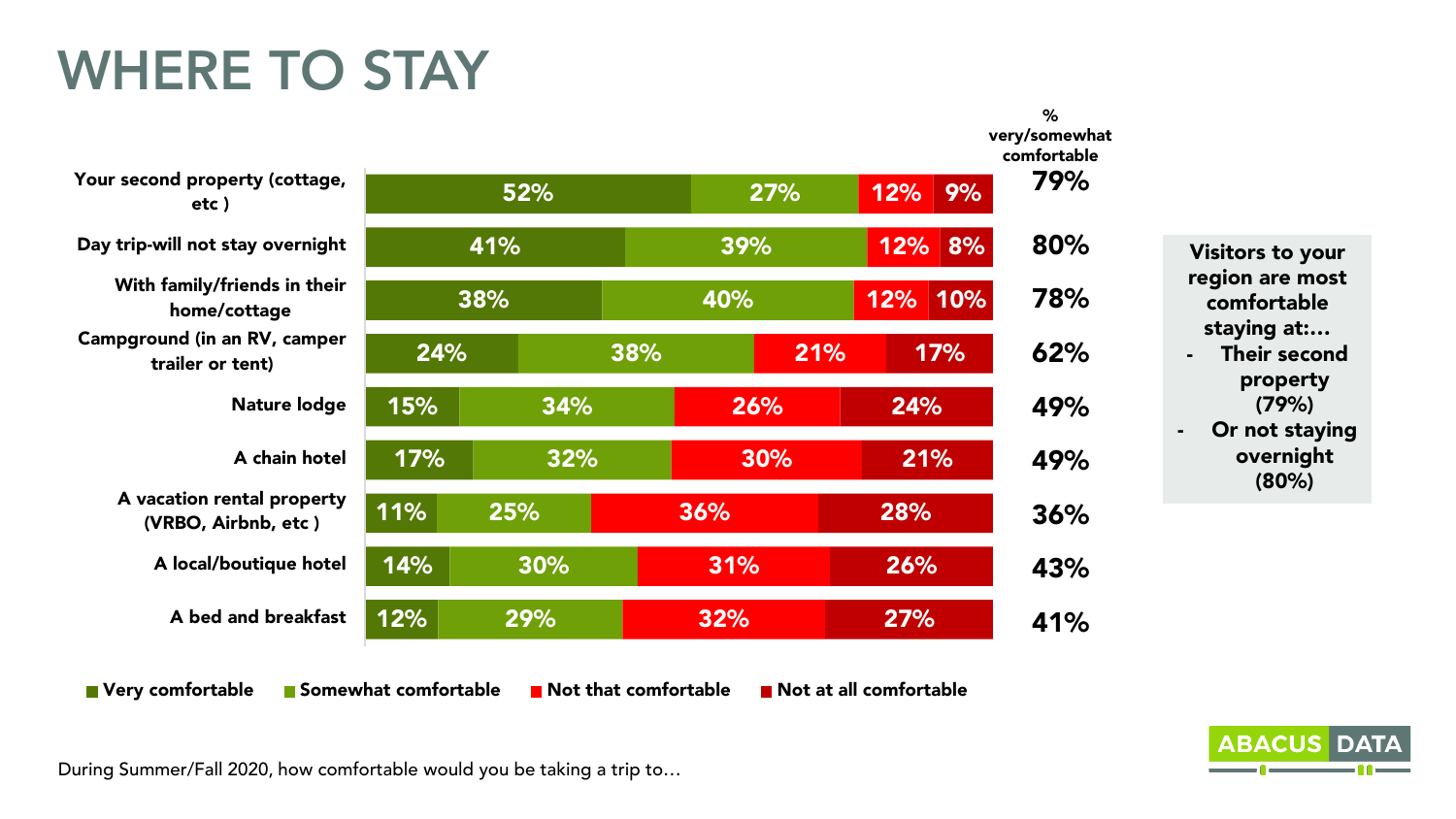### WHAT TO DO

Not comfortable at all Not sure yet

33% 33% 21% 20% 17% 16% 12% 10% 7% 7% 7% 44% 41% 44% 28% 38% 32% 19% 24% 15% 23% 14% 13% 6% 5% 15% 22% 18% 30% 14% 34% 33% 28% 29% 31% 9% 3% 10% 3% 21% 9% 5% 20% 28% 23% 40% 24% 38% 13% 19% 8% 10% 9% 16% 11% Outdoor activities (e g hiking, cycling, fishing etc ) Visit with family and friends who live at the destination you're visiting Food & drink Camping (in a tent or RV/trailer) Shopping Touring (RV, motorcycle, boating) Amusement Parks/Zoos/Aquariums Cultural events/Museums/Art Galleries Concerts or music festivals Wellness experiences (e g spa, yoga) Sporting events **Completely comfortable Completely comfortable** 77% 73% 65% 47% 55% 48% 31% 34% 23% 31% 21% comfortable

Visiting travelers are also most comfortable with outdoor activities/visiting with family/friends.

% completely/ mostly

**ABACUS** 

During Summer/Fall 2020, to what extent will you feel comfortable, if at all, doing the following activities?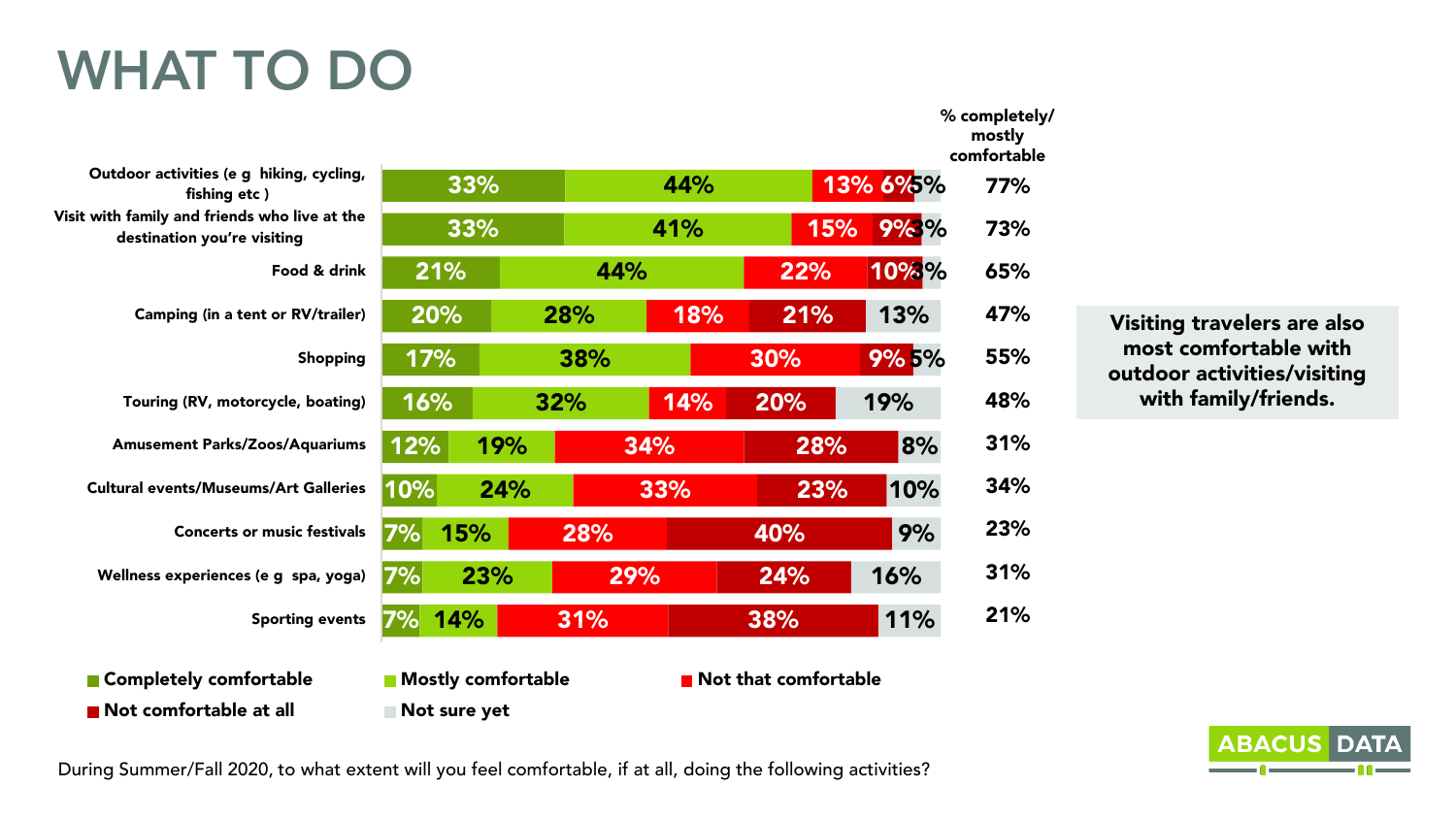#### CONCERN PROFILES

| <b>IMPORTANCE OF THE FOLLOWING AS A RESULT OF COVID-19</b> | % OF POP FOR WHICH THIS IS A CONCERN |
|------------------------------------------------------------|--------------------------------------|
| PHYSICAL DISTANCING                                        | 54%                                  |
| <b>BEING CLOSE TO HOME</b>                                 | 45%                                  |
| <b>COVID-19 PROCEDURES AND COMMS</b>                       | 62%                                  |
| <b>FAMILIARITY</b>                                         | 55%                                  |
| <b>COST</b>                                                | 47%                                  |

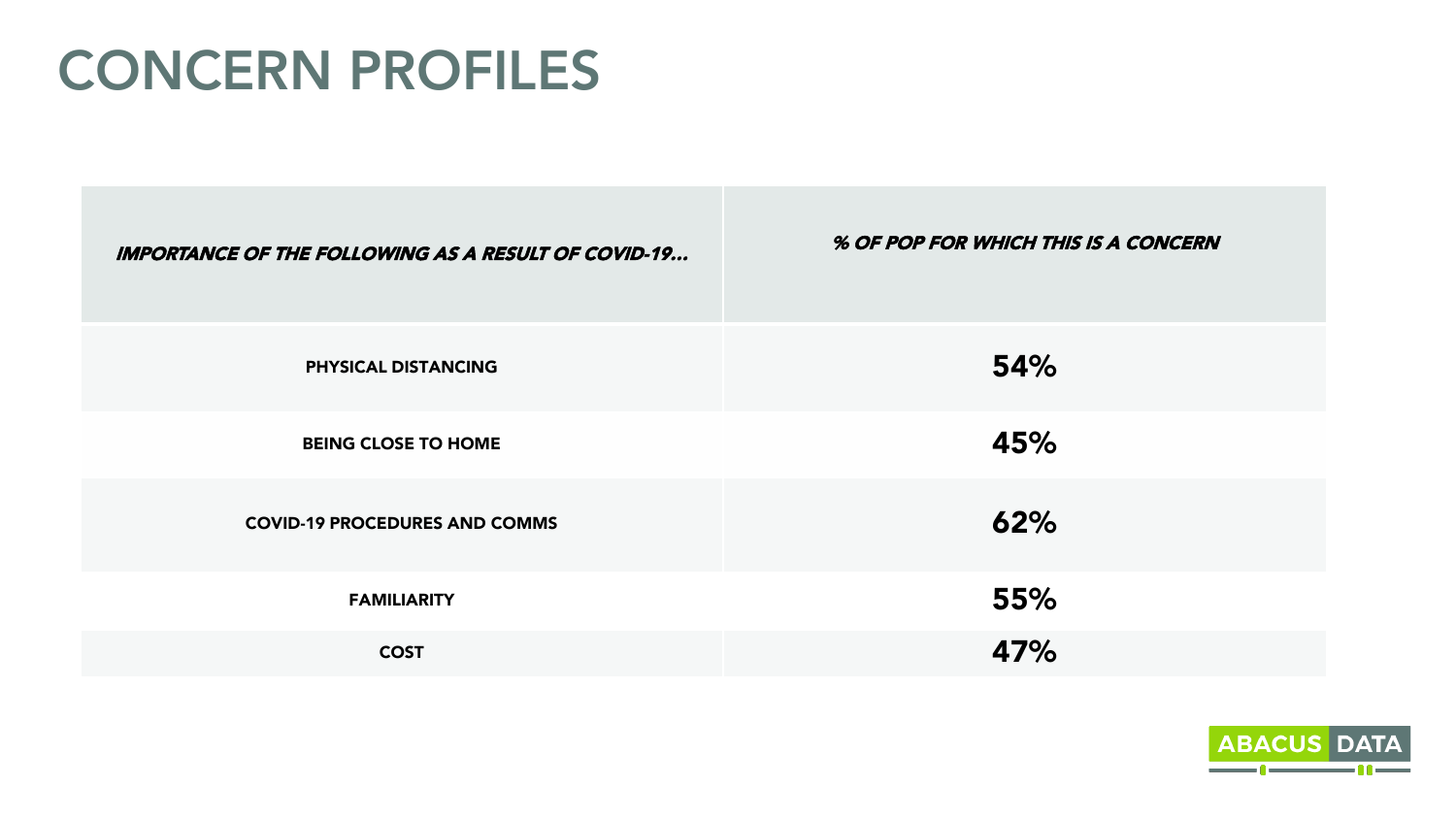### COMFORTABLE WITH ONTARIO TRAVEL PLANS?



#### Visiting travelers are less comfortable travelling to an Ontario destination for all remaining months in 2020.

**ABACUS DAT** 

As of right now, which months of the year do you feel comfortable making travel plans to a destination in Ontario? Select all that apply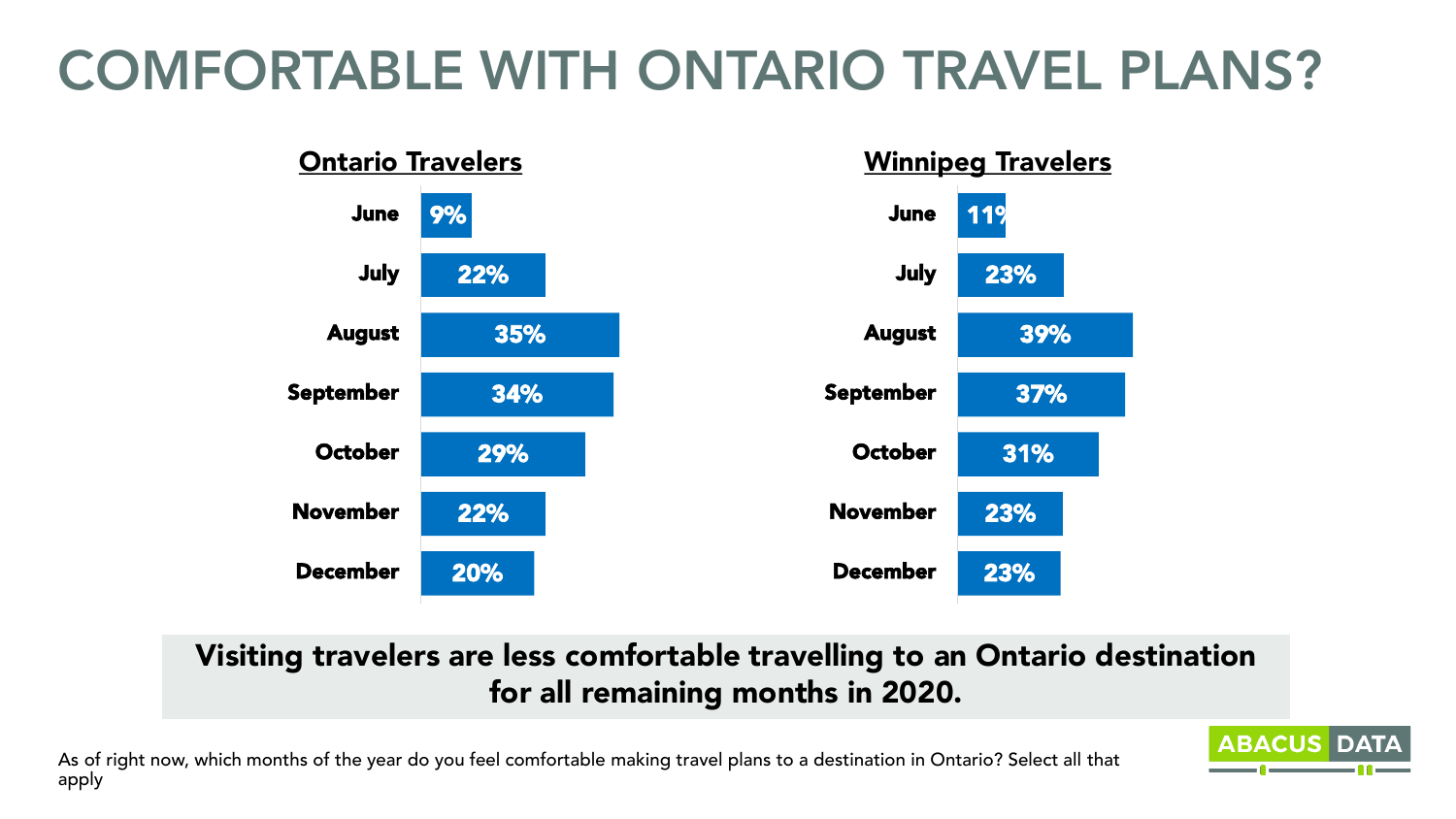### BOOKINGS AND INTENTIONS



Have you booked future travel plans (aside from business travel) or talked about future travel plans with your family or friends for when the COVID-19 pandemic is over?

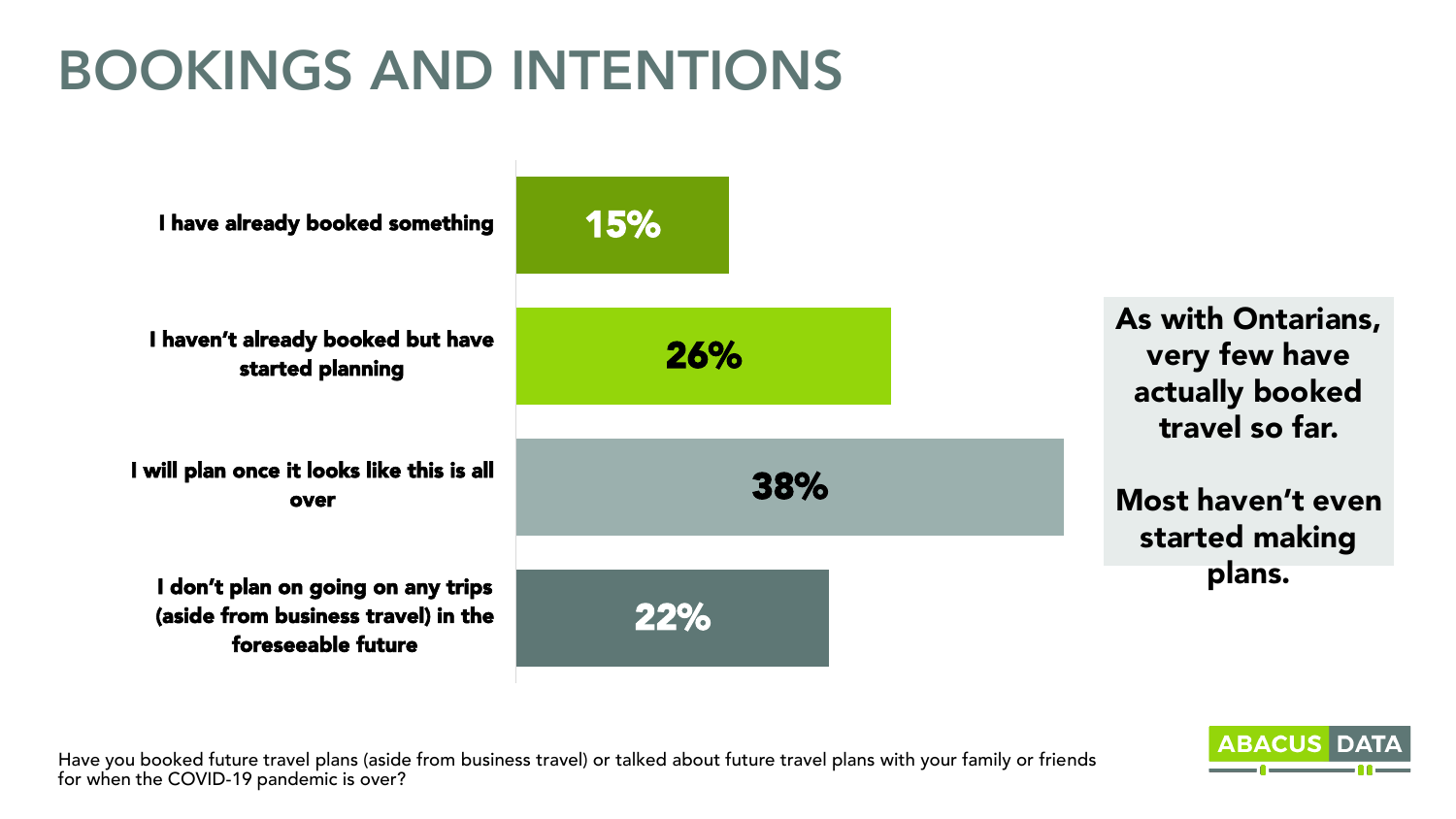### TRAVEL DECISIONS BASED ON…

I will prefer to stay away from a lot of people I will prefer to stay closer to home Now is the time to play it safe When it comes to household spending, I will prioritize travel When I travel, I will choose destinations I am familiar with I will choose destinations I was already planning to travel to



I will be ok being close to other people I will prefer to travel to far away destinations Now is the time for bucket-list travel I will prioritize other things with household spending When I travel, I will choose destinations I haven't been yet I will choose destinations I had not previously planned to travel

to

Again, proximity to home and small groups are key.

Right now, familiarity is also important (70% will travel to destinations they were already planning on).

Travel is also not a big financial priority.

85% say right now is the time to play it safe.

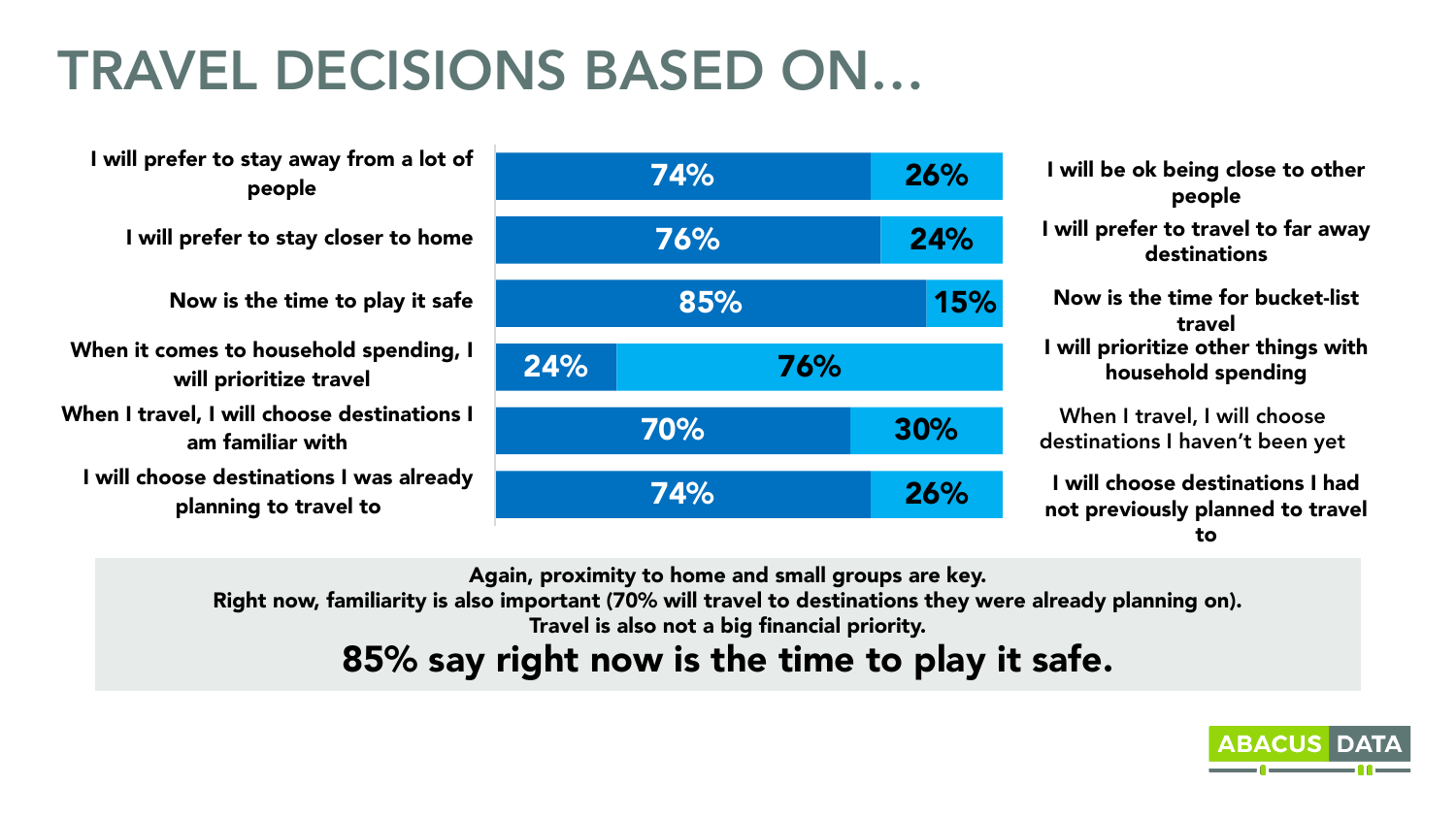# PART 2: RESIDENTS OF YOUR REGION

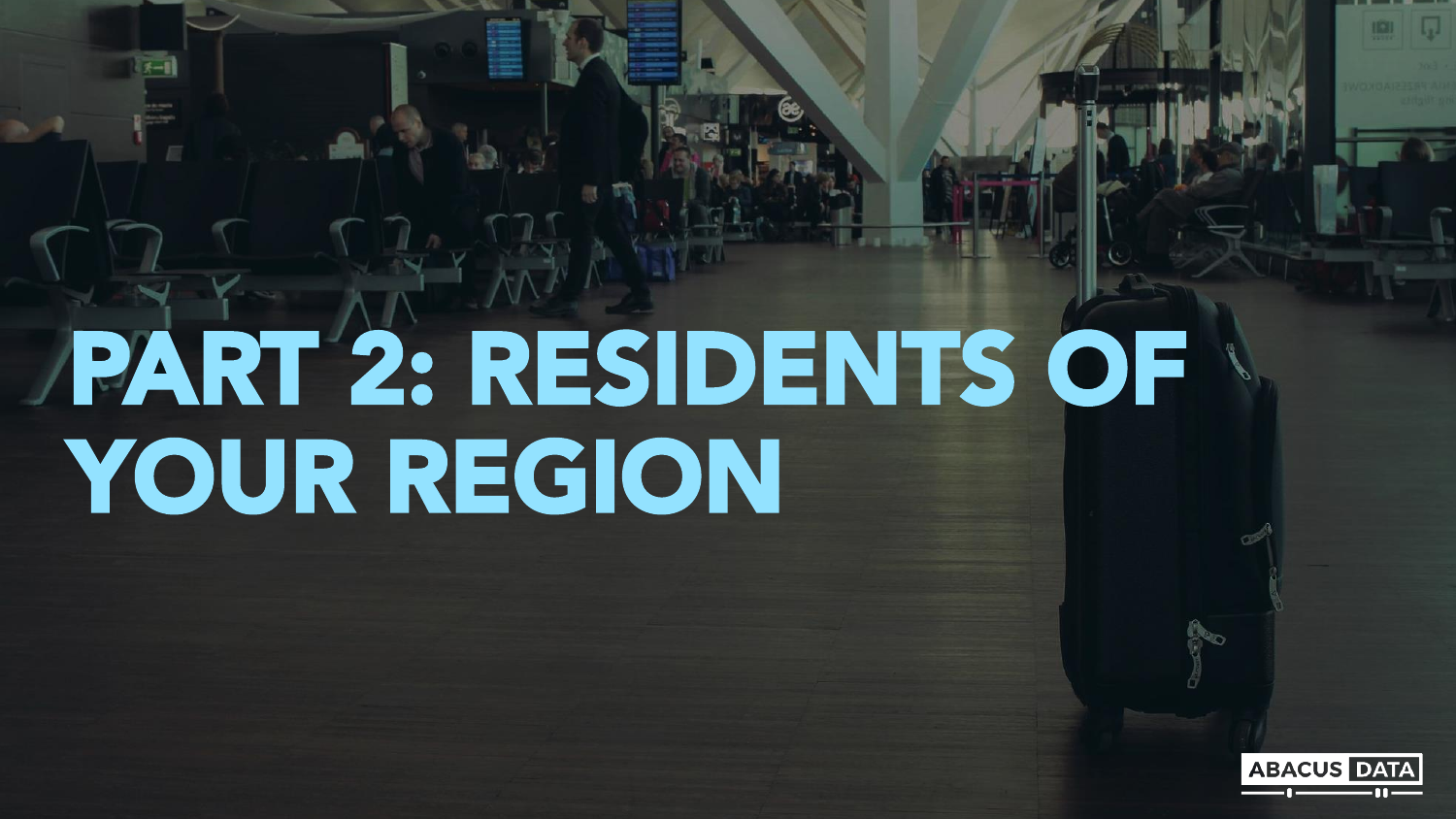# WORRY ABOUT THE PANDEMIC



■ Really worried ■ Somewhat worried ■ A little worried ■ Not at all worried

54% say coronavirus is making them really/somewhat worried.

Overall, how worried, if at all, is the situation with the coronavirus or COVID-19 making you right now?/To what extent, if at all, are you worried about the following when it comes to the COVID-19 pandemic?

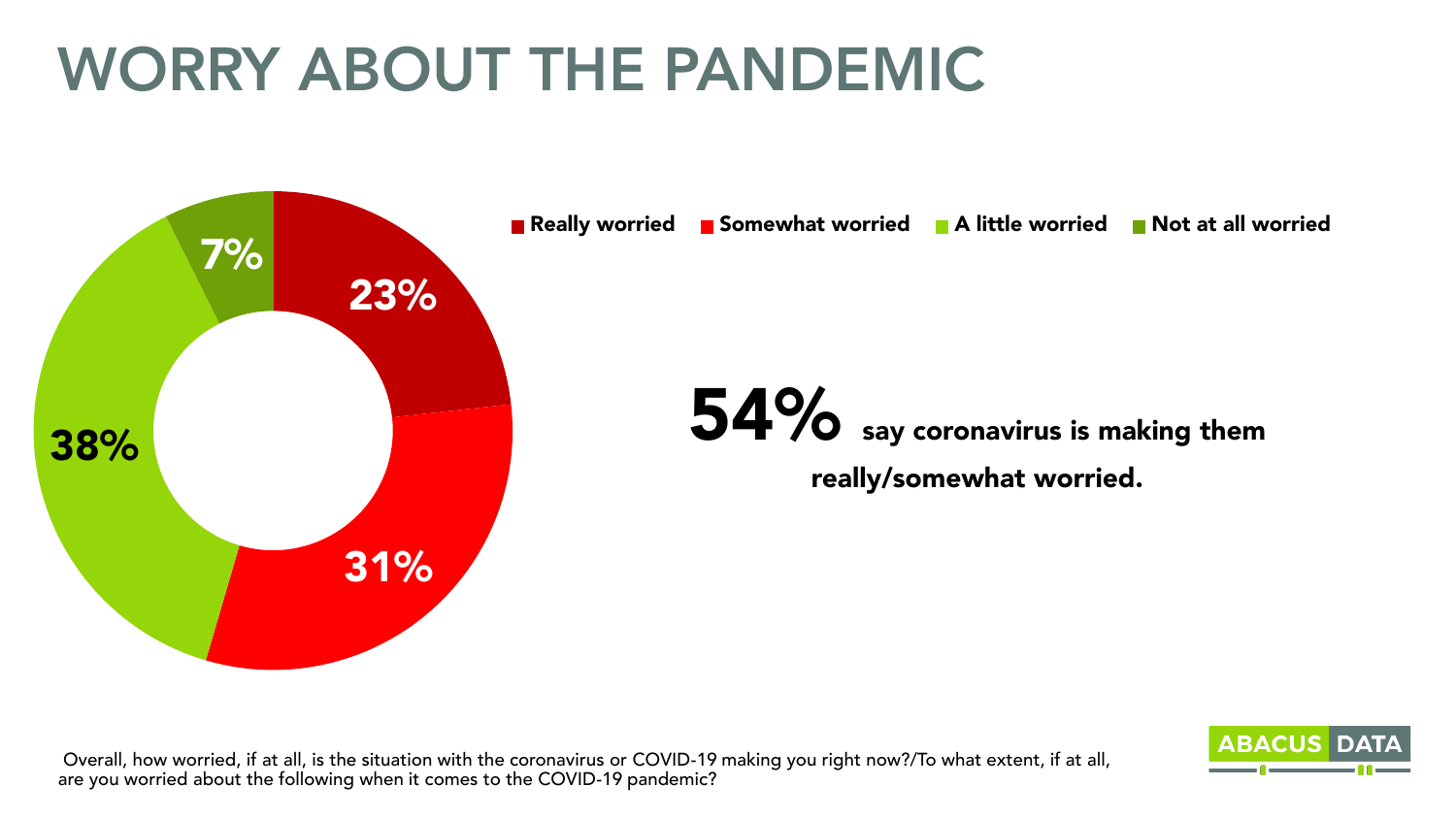### IMPACT ON TRAVEL PLANS



Over half have cancelled and nearly twothirds have postponed at least one trip.



Due to the coronavirus outbreak have you had to do any of the following…/Of the trips that you cancelled/postponed, which month(s) were they scheduled to take place? Please select all that apply

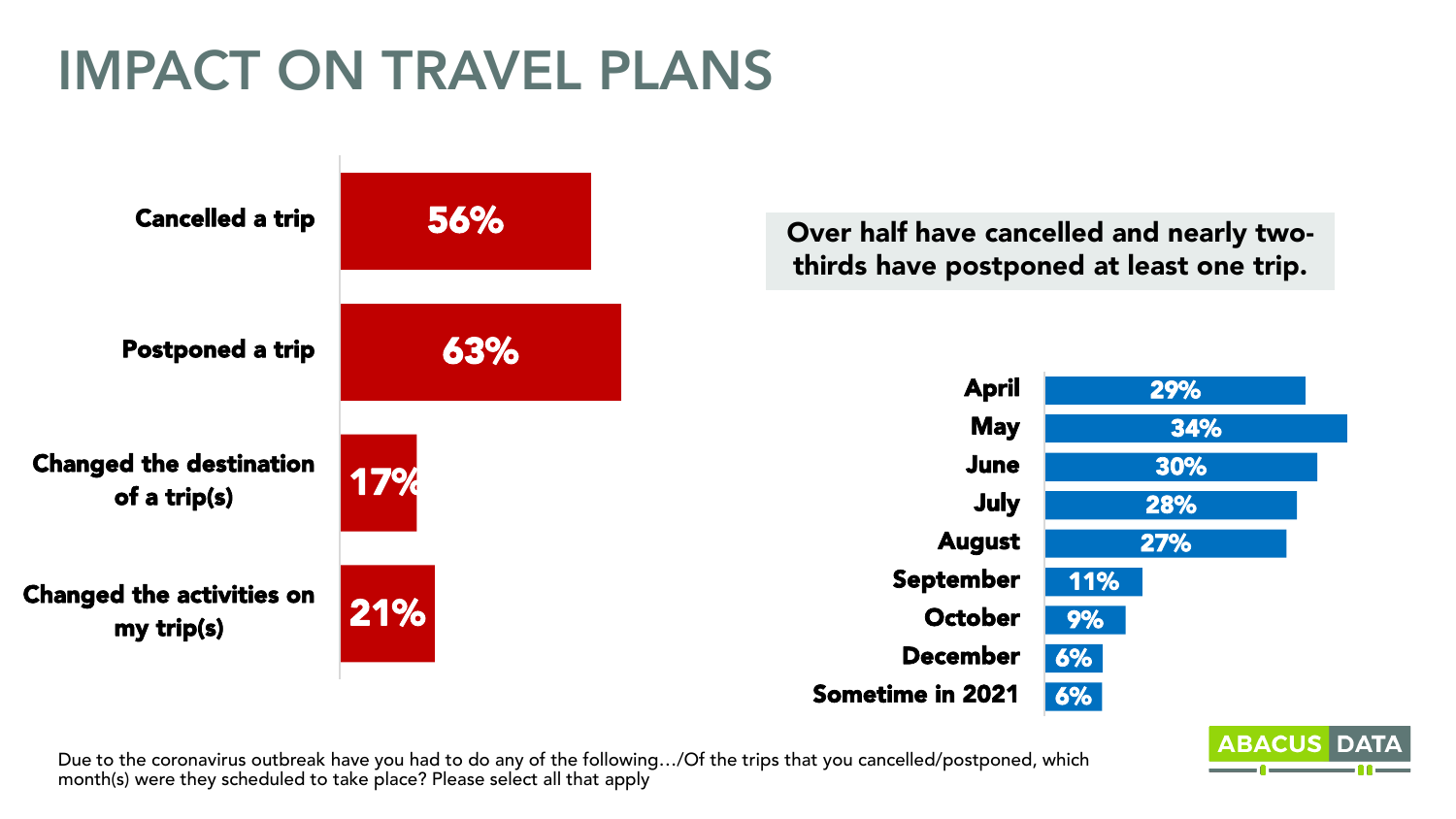### POST-COVID TRAVEL COMFORT

 $\blacksquare$  I'll test the waters  $\blacksquare$ first

I'll get back in but carefully

I'll jump right back in



Few residents are eager to get back into their travel habits. Only 4% are likely to resume their pre-COVID travel habits ASAP.

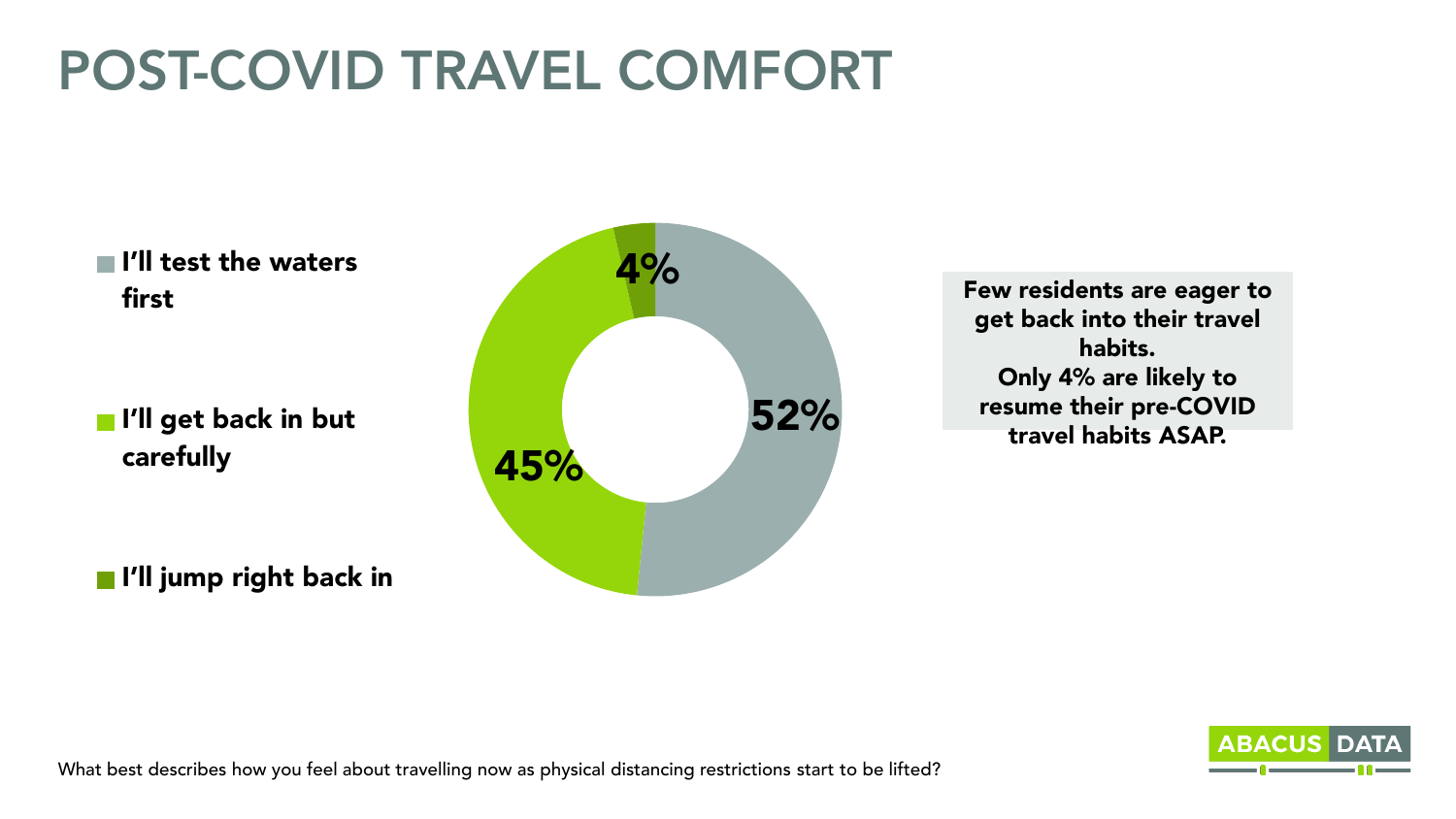### TIME HORIZON FOR DIFFERENT DESTINATIONS

| Out of town but within your region<br>of the province (40-100km away<br>from where you live) | 24%          | 32% |                              | 14% 10% 9% 11% |     |
|----------------------------------------------------------------------------------------------|--------------|-----|------------------------------|----------------|-----|
| To another region within your<br>province (100+km away from where<br>you live)               | 22%          | 23% | <b>20%</b>                   | 15% 8% 12%     |     |
| To another province                                                                          | 8%<br>21%    | 21% | 25%                          | 12%            | 12% |
| <b>To the United States</b>                                                                  | $3\%$<br>16% | 32% |                              | 25%            | 15% |
| Internationally                                                                              | 1%7% 12%     | 33% | 28%                          |                | 17% |
| <b>ASAP</b><br>$\blacksquare$ 3 months<br>6 months                                           | 12 months+   |     | Not until there is a vaccine | ■ Not sure yet |     |

56% of residents in your region say they will travel out of town but within their region this summer.

45% of residents in your region say they will travel out of their region this summer.



Once travel restrictions are lifted, how long will it be before you feel comfortable travelling? \*not interested removed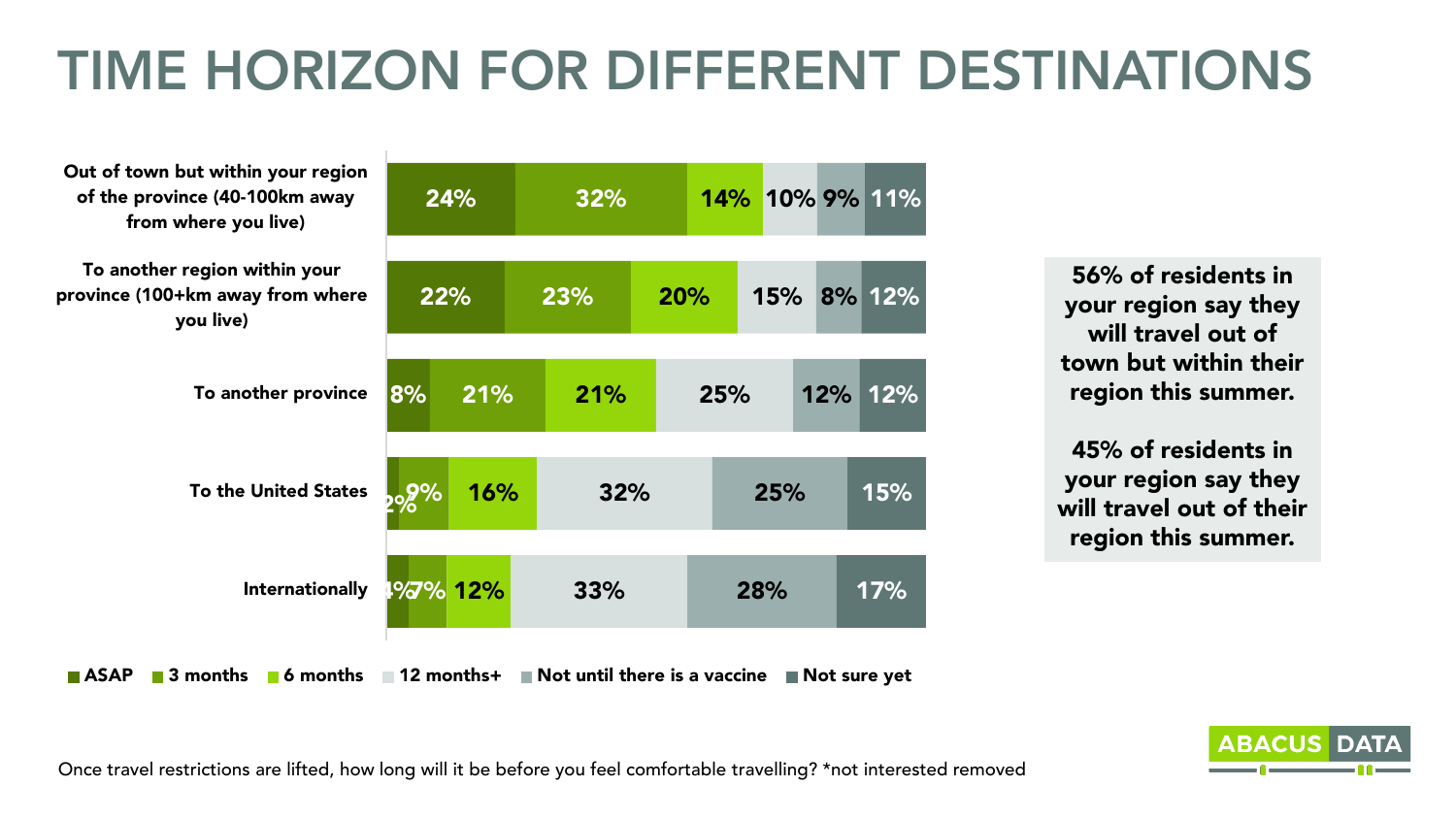### WHAT TO DO

|                                                                              |     |                           |     |     |                                     |               | mostly<br>comfortable |
|------------------------------------------------------------------------------|-----|---------------------------|-----|-----|-------------------------------------|---------------|-----------------------|
| Visit with family and friends who live at the<br>destination you're visiting |     | 23%                       | 42% |     | 20%                                 | 10%5%         | 65%                   |
| Outdoor activities (e g hiking, cycling,<br>fishing etc)                     | 18% |                           | 48% |     | 15%                                 | <b>11% 8%</b> | 66%                   |
| Food & drink                                                                 | 13% |                           | 36% |     | 32%                                 | 16% 4%        | 48%                   |
| <b>Shopping</b>                                                              | 11% |                           | 34% |     | 36%                                 | 13% 5%        | 45%                   |
| <b>Amusement Parks/Zoos/Aquariums</b>                                        | 9%  | <b>14%</b>                | 36% |     | 32%                                 | 9%            | 23%                   |
| Camping (in a tent or RV/trailer)                                            | 8%  | 24%                       |     | 28% | 26%                                 | 14%           | 32%                   |
| <b>Concerts or music festivals</b>                                           | 8%  | 13%                       | 30% |     | 45%                                 | 5%            | 21%                   |
| <b>Cultural events/Museums/Art Galleries</b>                                 | 8%  | 21%                       | 30% |     | 34%                                 | 8%            | 28%                   |
| Touring (RV, motorcycle, boating)                                            | 6%  | 27%                       |     | 26% | 23%                                 | 17%           | 33%                   |
| Wellness experiences (e g spa, yoga)                                         | 6%  | 22%                       | 29% |     | 31%                                 | 13%           | 28%                   |
| <b>Sporting events</b>                                                       | 96  | 17%                       | 29% |     | 42%                                 | 8%            | 21%                   |
| ■ Completely comfortable                                                     |     | <b>Mostly comfortable</b> |     |     | $\blacksquare$ Not that comfortable |               |                       |
| Not comfortable at all                                                       |     | Not sure yet              |     |     |                                     |               |                       |

Residents are most comfortable with outdoor activities like hiking, cycling or fishing or visiting with family and friends.

% completely/

**ABACUS D** 

During Summer/Fall 2020, to what extent will you feel comfortable, if at all, doing the following activities?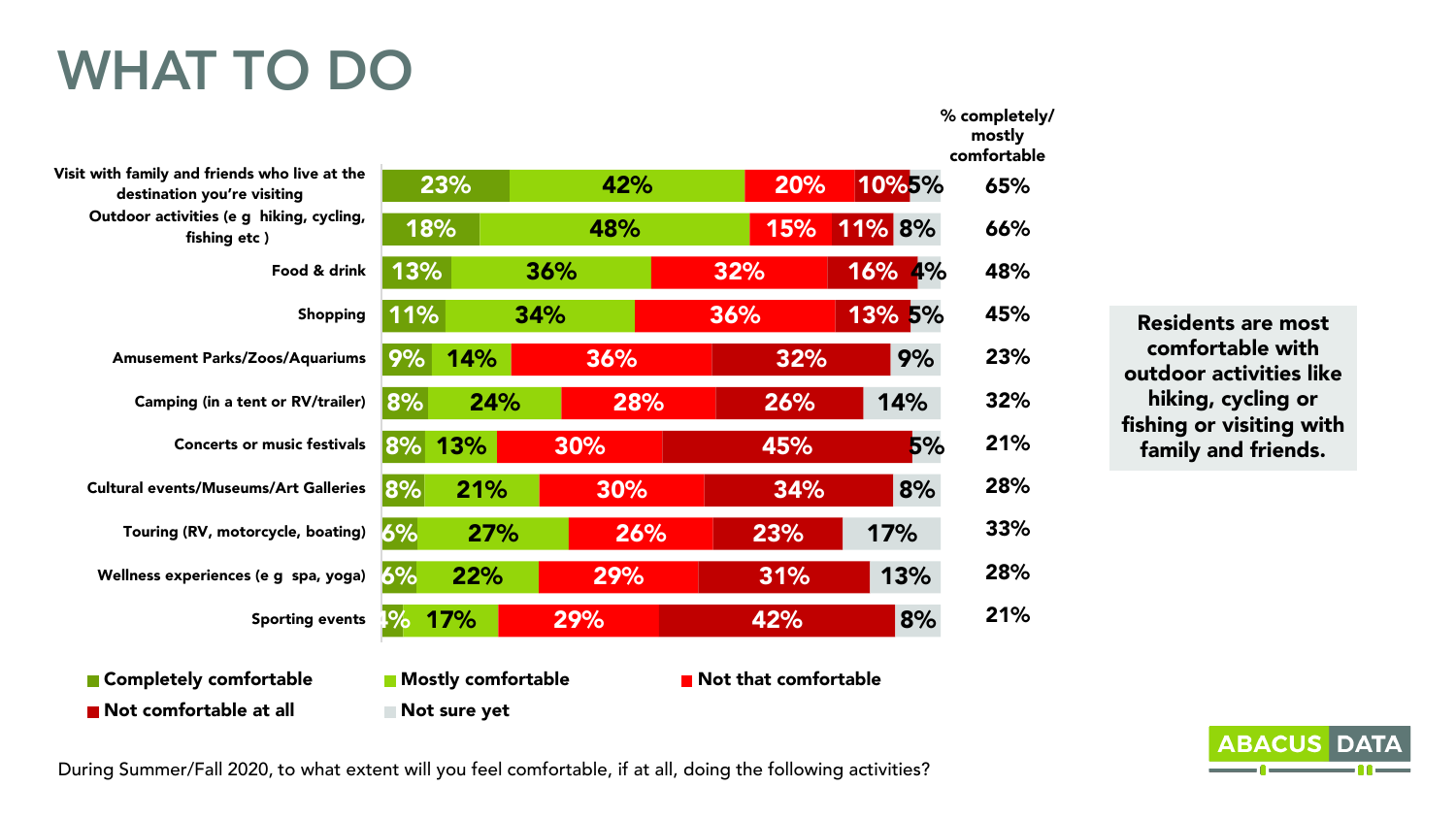#### CONCERN PROFILES

| <b>IMPORTANCE OF THE FOLLOWING AS A RESULT OF COVID-19</b> | % OF POP FOR WHICH THIS IS A CONCERN |
|------------------------------------------------------------|--------------------------------------|
| PHYSICAL DISTANCING                                        | 57%                                  |
| <b>BEING CLOSE TO HOME</b>                                 | 48%                                  |
| <b>COVID-19 PROCEDURES AND COMMS</b>                       | 59%                                  |
| <b>FAMILIARITY</b>                                         | 54%                                  |
| <b>COST</b>                                                | 46%                                  |

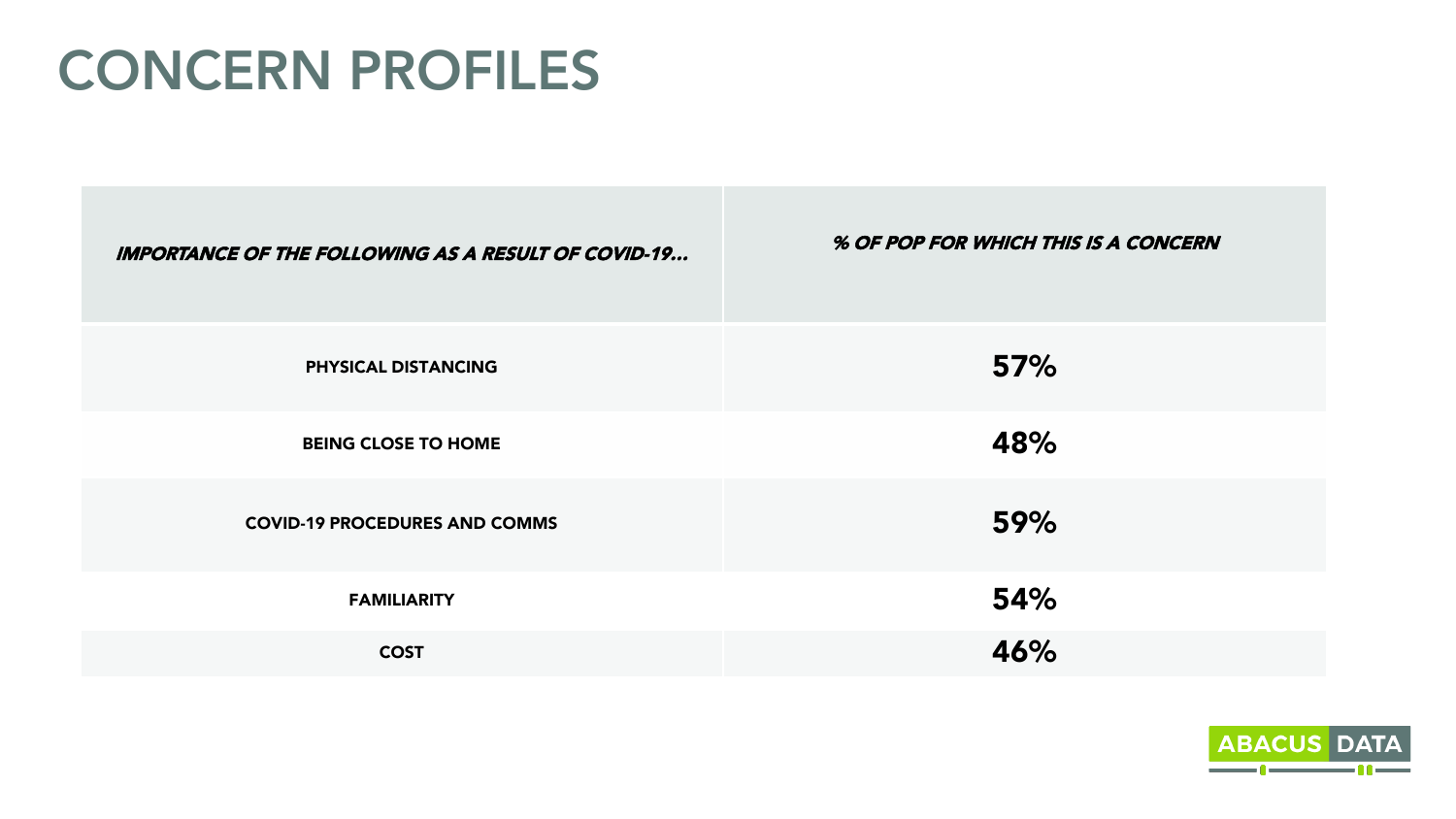### TRAVEL DECISIONS BASED ON…

I will prefer to stay away from a lot of people I will prefer to stay closer to home Now is the time to play it safe When it comes to household spending, I will prioritize travel When I travel, I will choose destinations I am familiar with I will choose destinations I was already planning to travel to



I will be ok being close to other people I will prefer to travel to far away destinations Now is the time for bucket-list travel I will prioritize other things with household spending When I travel, I will choose destinations I haven't been yet I will choose destinations I had

not previously planned to travel to

Again, proximity to home and small groups are key.

Right now, familiarity is also important (67% will travel to destinations they were already planning on).

Travel is also not a big financial priority.

91% say right now is the time to play it safe.

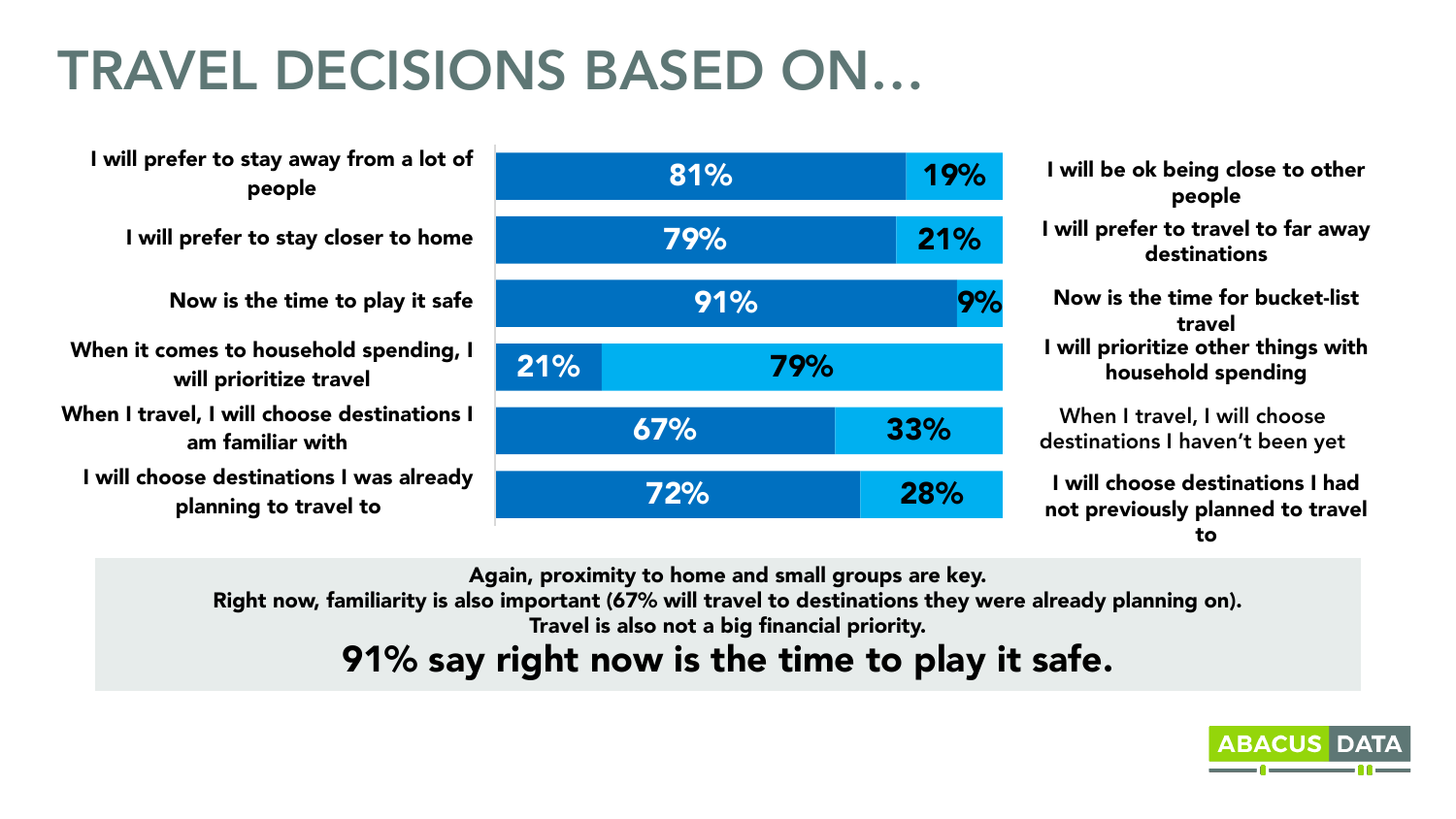#### I WOULD WELCOME VISITORS TRAVELING TO MY COMMUNITY FROM…



47% say they would welcome visitors from other communities near them.

39% say they would welcome visitors from other parts of the province.

I would welcome visitors travelling to my community from X:Once travel restrictions are lifted, to what extent do you agree or disagree with each of the following statements

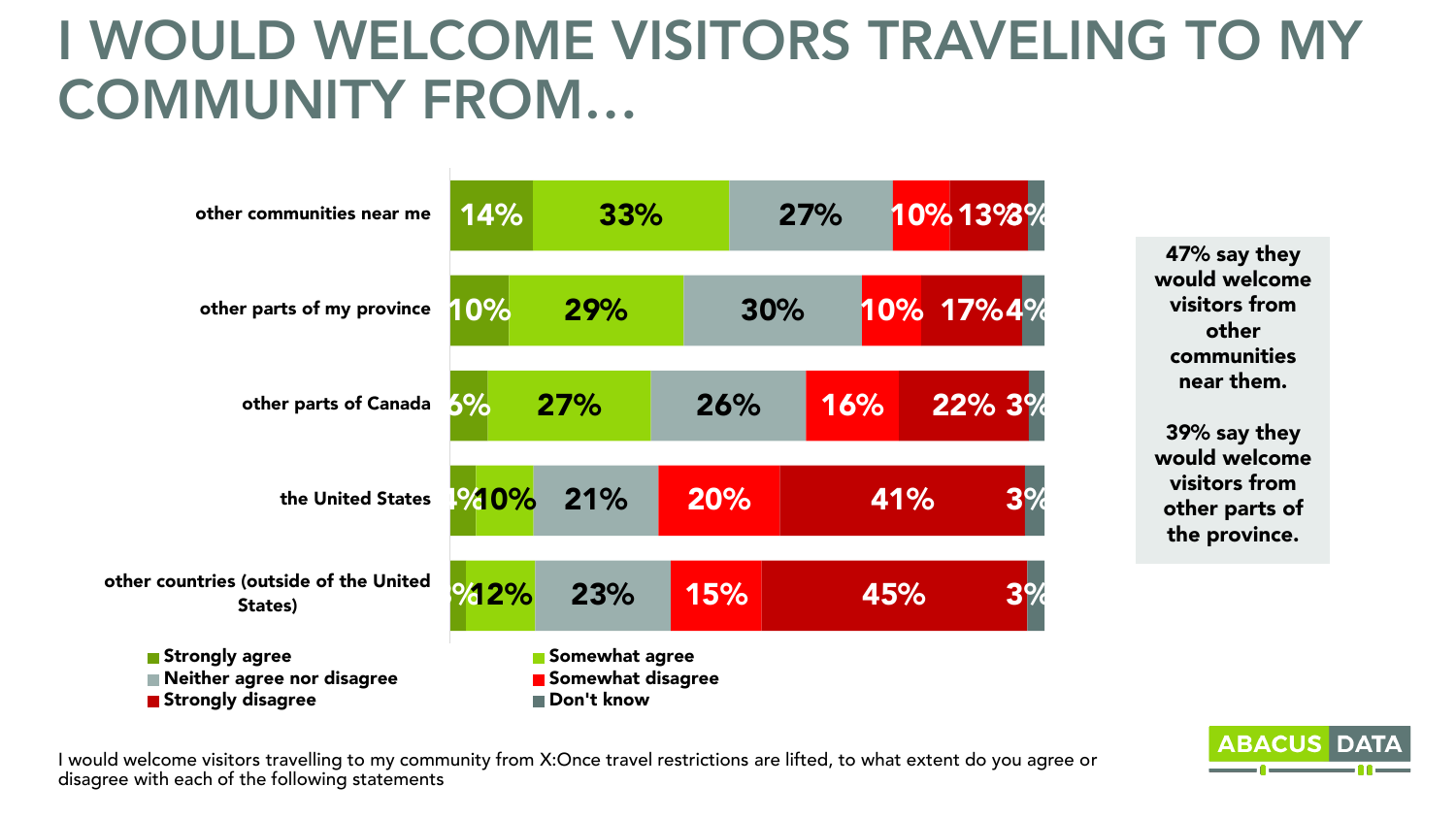# PART 3: RTO QUESTIONS \*all respondents

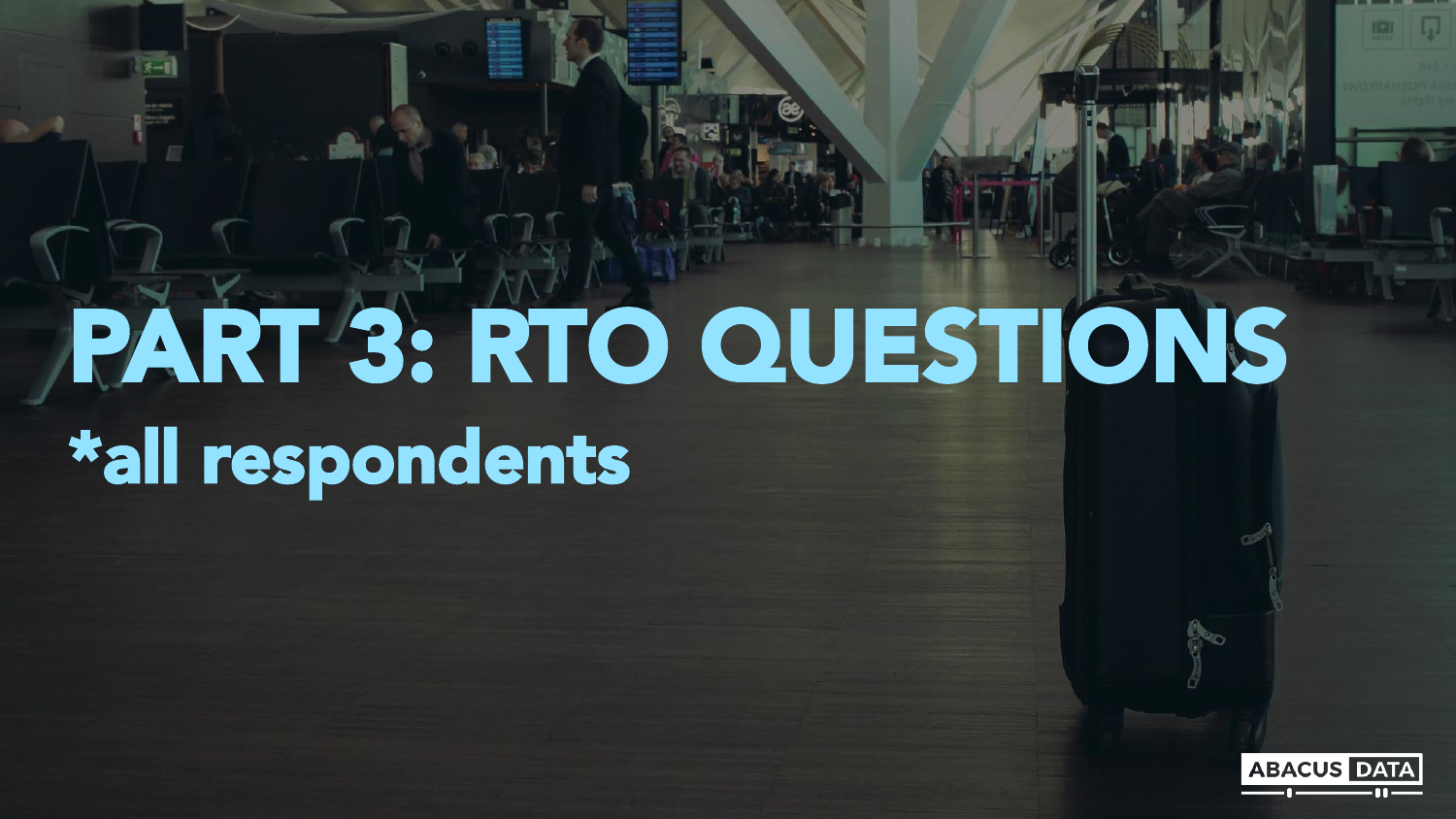### WHAT ARE YOU LOOKING MOST FORWARD TO?

% of top choices

64%

57%

35%

40%

15%

18%

17%

18%

16%

11%

8%



Individuals are most looking forward to seeing their family and returning to restaurants for food and drink once the travel restrictions are lifted. People are least excited for touring/wellness experiences.

■ First Choice ■ Second Choice ■ Third Choice

Imagine that travel restrictions are lifted soon and public officials say it is safe to travel, but there is no vaccine yet for COVID-19. What are you most looking forward to…

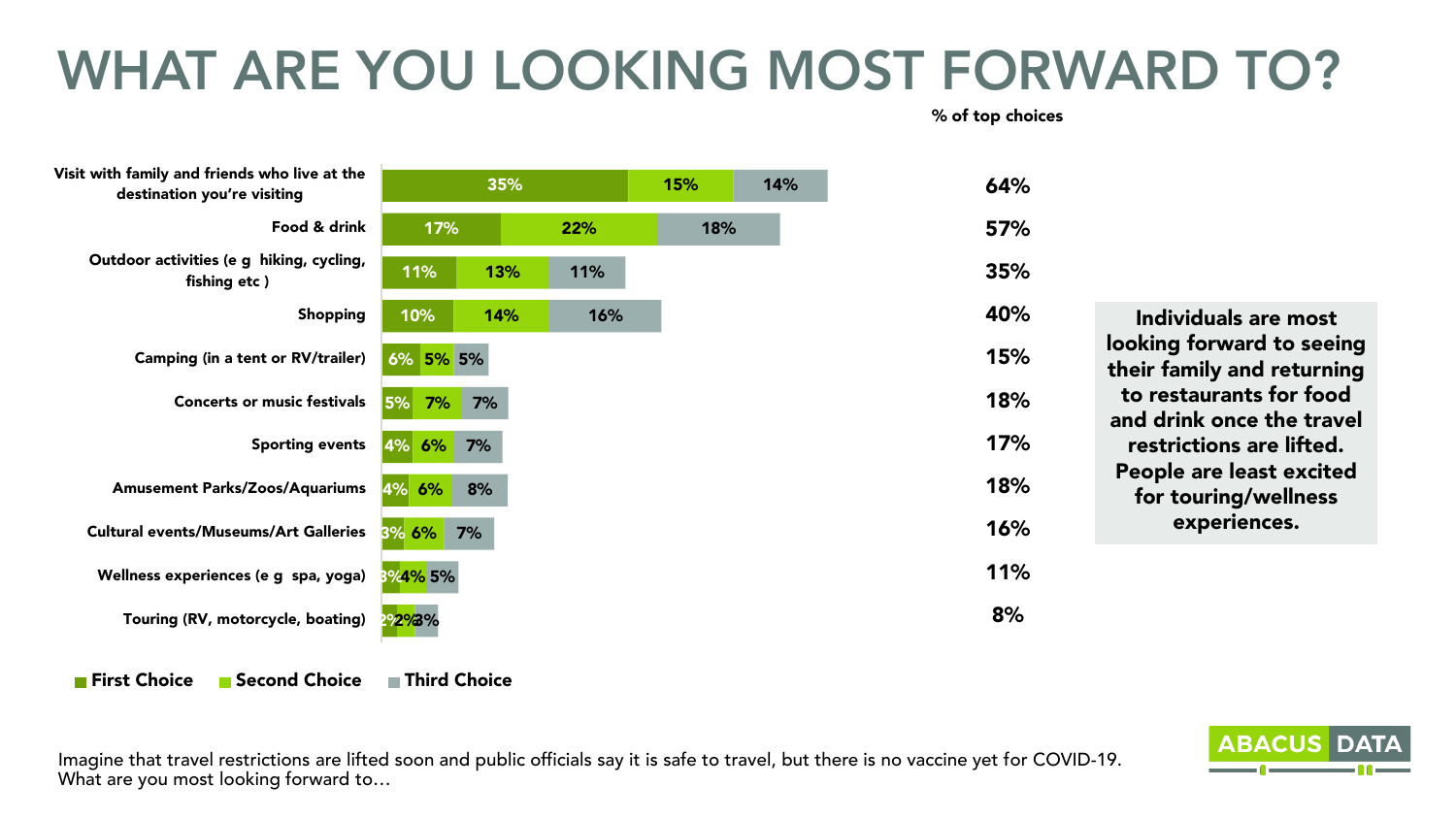# VISIT WITH FAMILY AND FRIENDS



#### **First Choice B** Second Choice First Choice

Visit with family and friends who live at the destination you're visiting: Imagine that travel restrictions are lifted soon and public officials say it is safe to travel, but there is no vaccine yet for COVID-19 . What are you most looking forward to… Please rank the top three things you are most looking forward.

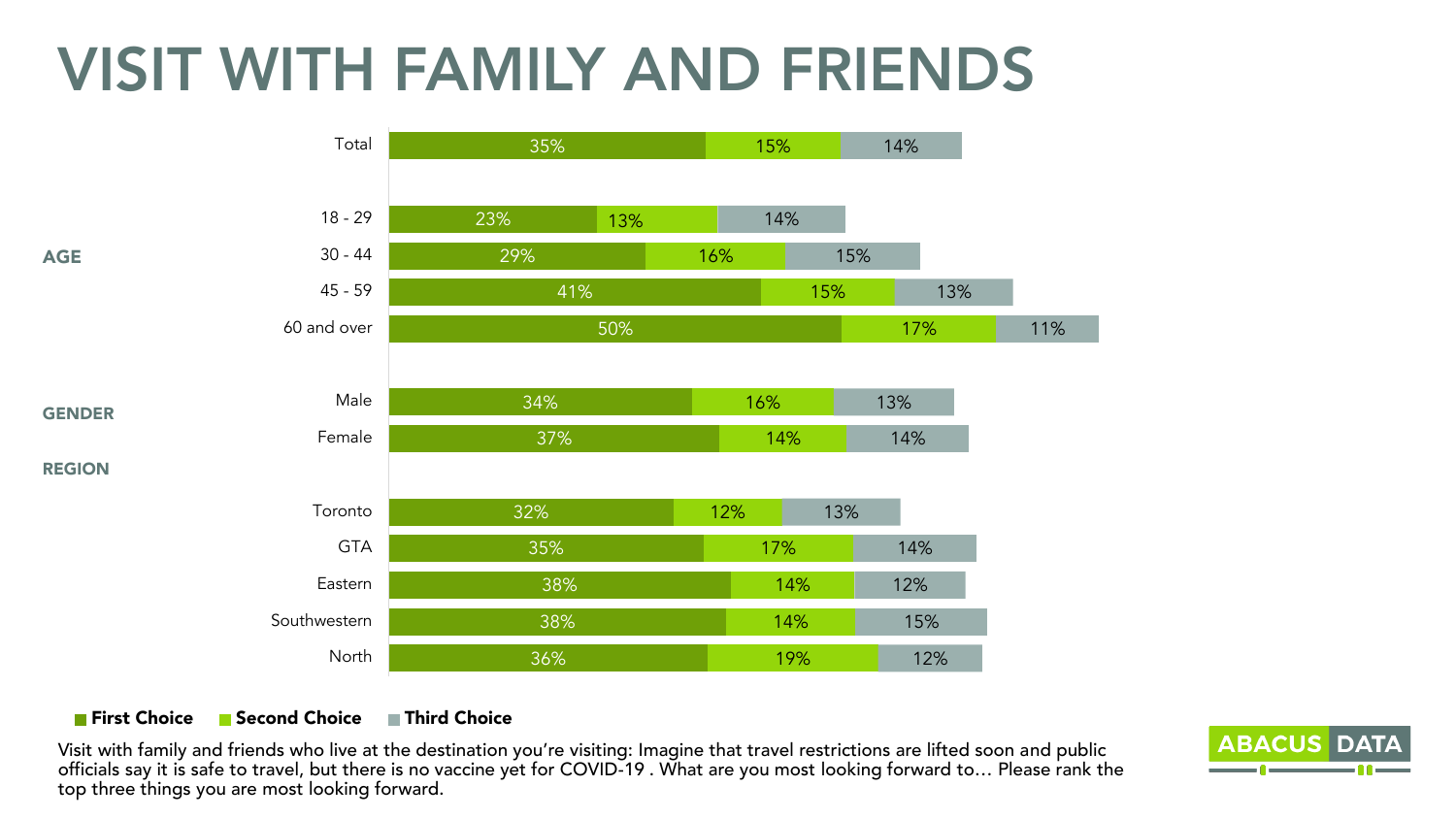# VISIT WITH FAMILY AND FRIENDS



#### **First Choice B** Second Choice First Choice

Visit with family and friends who live at the destination you're visiting: Imagine that travel restrictions are lifted soon and public officials say it is safe to travel, but there is no vaccine yet for COVID-19 . What are you most looking forward to… Please rank the top three things you are most looking forward.

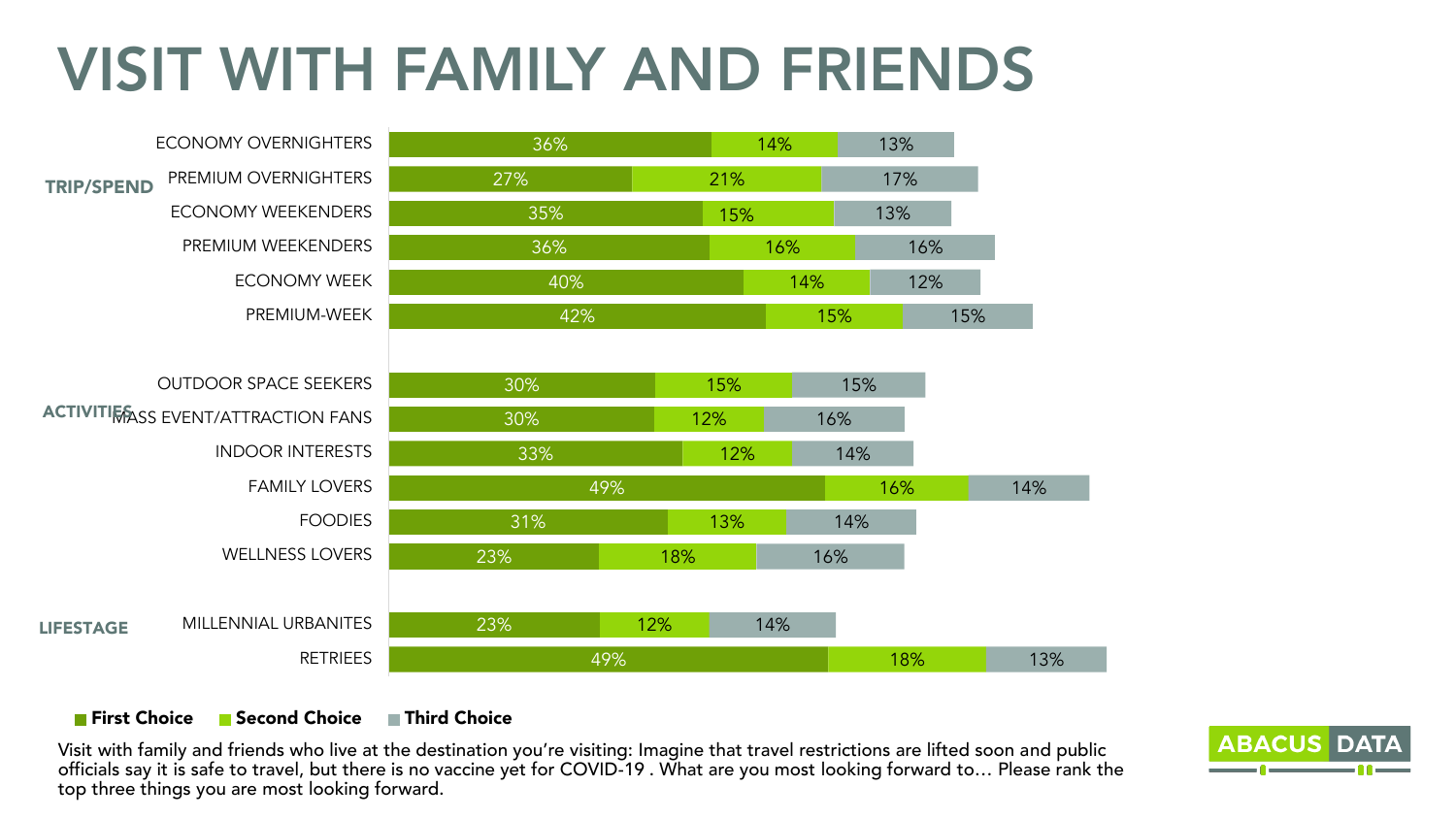# FOOD AND DRINK



#### **First Choice B** Second Choice First Choice

Food & drink: Imagine that travel restrictions are lifted soon and public officials say it is safe to travel, but there is no vaccine yet for COVID-19 . What are you most looking forward to… Please rank the top three things you are most looking forward.

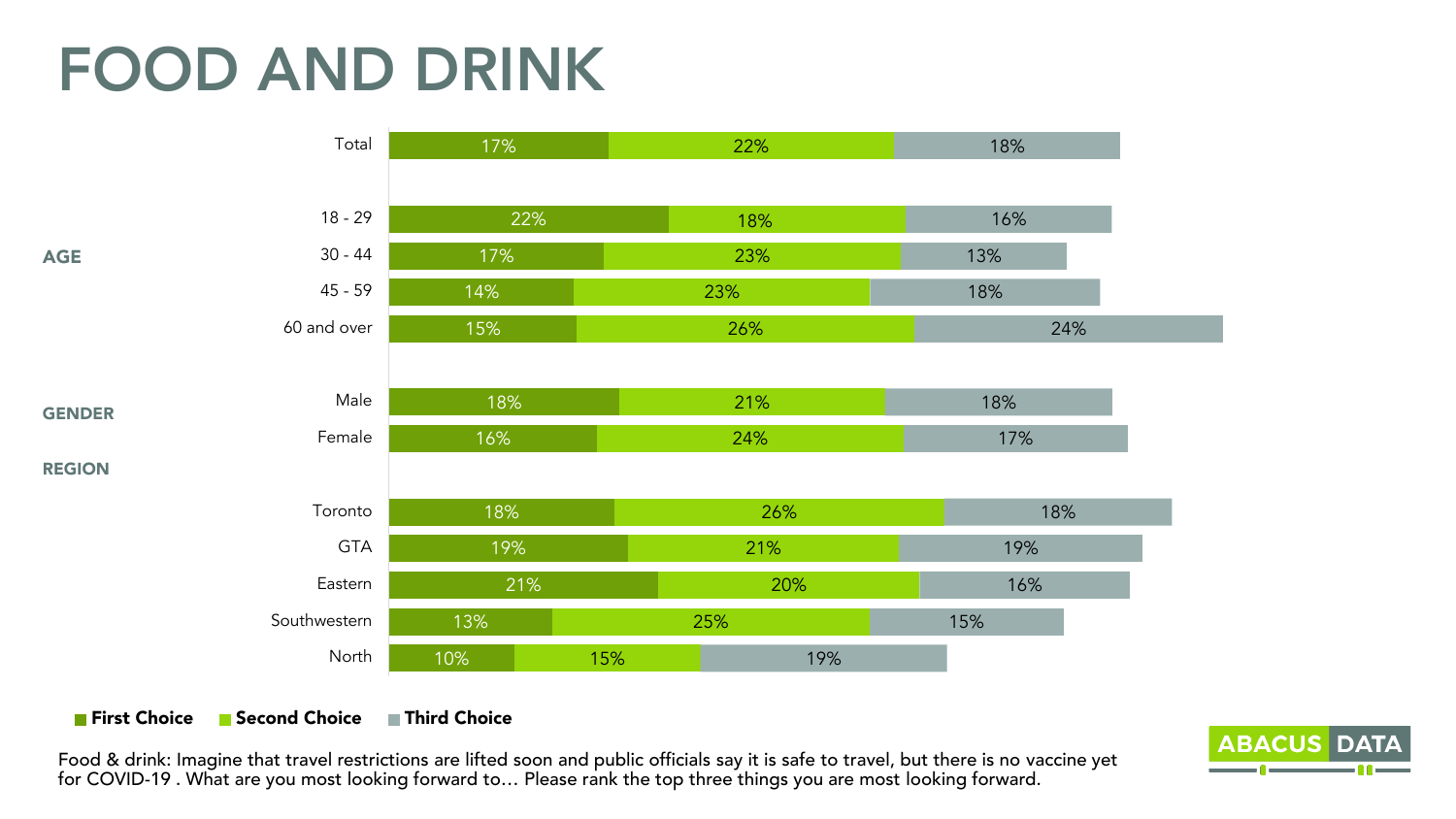## FOOD AND DRINK



#### **First Choice B** Second Choice First Choice

Food & drink: Imagine that travel restrictions are lifted soon and public officials say it is safe to travel, but there is no vaccine yet for COVID-19 . What are you most looking forward to… Please rank the top three things you are most looking forward.

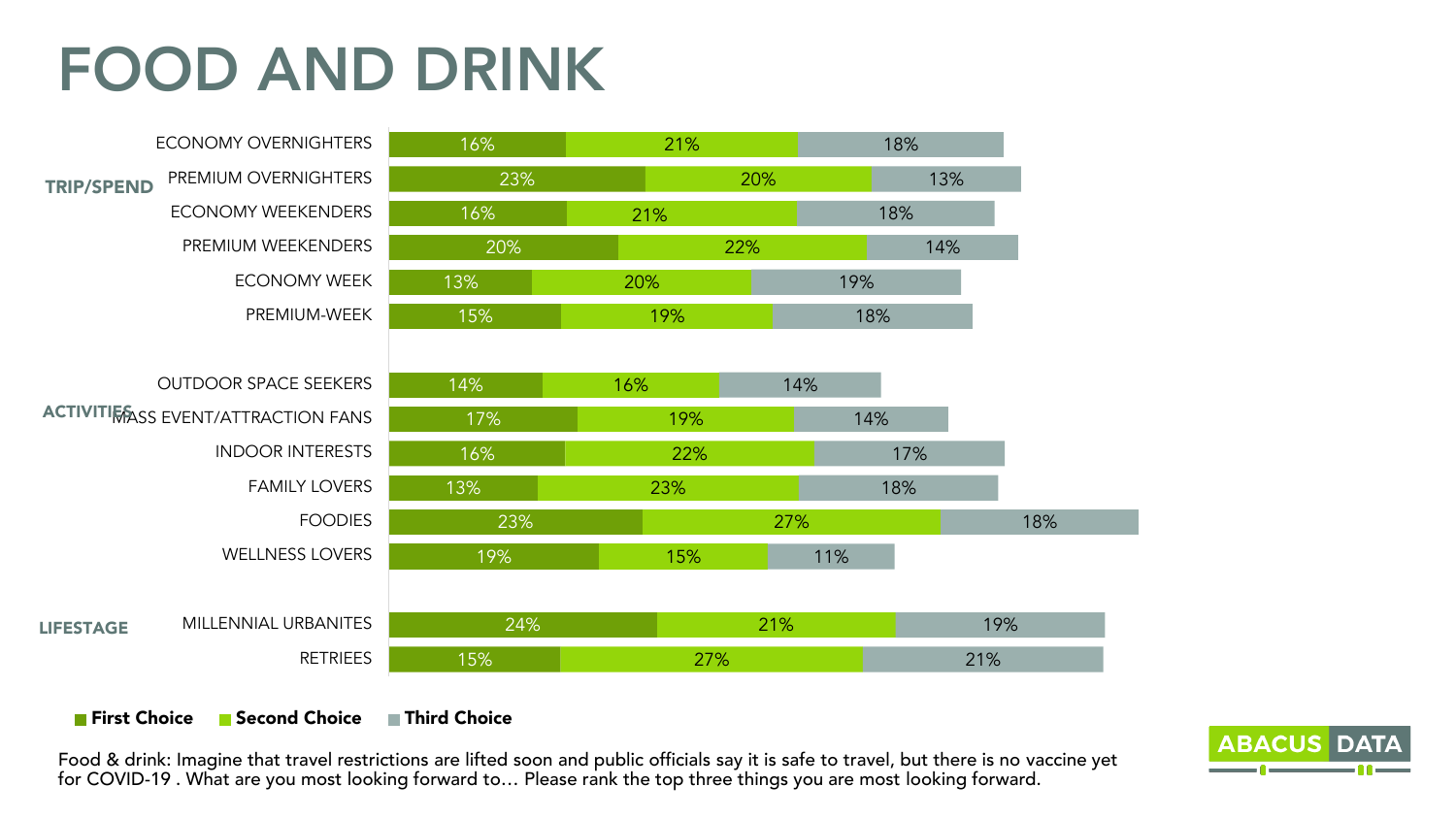## SHOPPING



#### **First Choice B** Second Choice First Choice

Shopping: Imagine that travel restrictions are lifted soon and public officials say it is safe to travel, but there is no vaccine yet for COVID-19 . What are you most looking forward to… Please rank the top three things you are most looking forward.